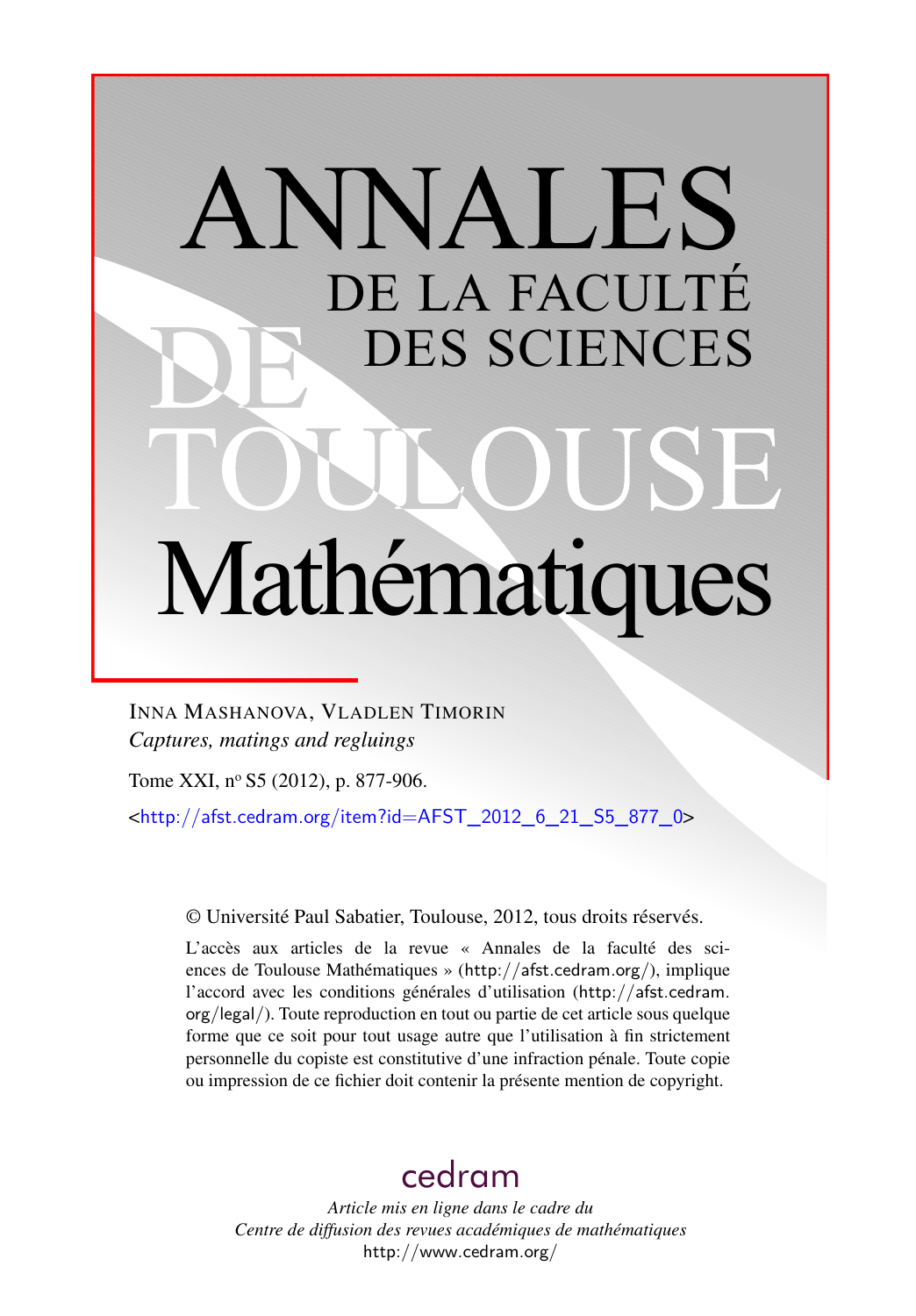Annales de la Faculté des Sciences de Toulouse Vol. XXI, n° 5, 2012

pp. 877–906

### Captures, matings and regluings

INNA MASHANOVA $(1,3)$ , VLADLEN TIMORIN $(1,2)$ 

ABSTRACT. — In parameter slices of quadratic rational functions, we identify arcs represented by matings of quadratic polynomials. These arcs are on the boundaries of hyperbolic components.

RÉSUMÉ. — Dans des tranches de l'espace des paramètres de fractions rationnelles de degré 2, nous identifions des arcs représentés par des accouplements de polynômes quadratiques. Ces arcs sont contenus dans le bord des composantes hyperboliques.

#### 1. Introduction

The operation of mating has been introduced by Douady and Hubbard. Mating can be applied to a pair of polynomials of the same degree, and gives a continuous self-map (the *mating map*) of some topological space (the mating space). In many cases, the mating space is homeomorphic to the 2 sphere, and the mating map is a branched covering topologically conjugate

<sup>(1)</sup> Faculty of Mathematics and Laboratory of Algebraic Geometry, National Research University Higher School of Economics, 7 Vavilova St 117312 Moscow, Russia.

<sup>(2)</sup> Independent University of Moscow, Bolshoy Vlasyevskiy Pereulok 11, 119002 Moscow, Russia.

vtimorin@hse.ru

<sup>(3)</sup> Department of Mathematics, University of Michigan, 2074 East Hall, 530 Church Street, Ann Arbor, MI 48109-1043 USA.

The authors have been partially supported by AG Laboratory NRU HSE, MESRF grant ag. 11.G34.31.0023 (I.M.,V.T.), Deligne Fellow-ship (V.T.), the Simons-IUM fellowship (V.T.), RFBR grants 10-01-00739-a (V.T.), 11-01-00654-a (V.T.), 12-01-33020 (I.M.,V.T.), and MESRF grant MK-2790.2011.1 (V.T.)

This study comprises research fundings from the project "Representation Theory in Geometry and in Mathematical Physics" carried out within The National Research University Higher School of Economics' Academic Fund Program in 2012, grant No 12-05-0014.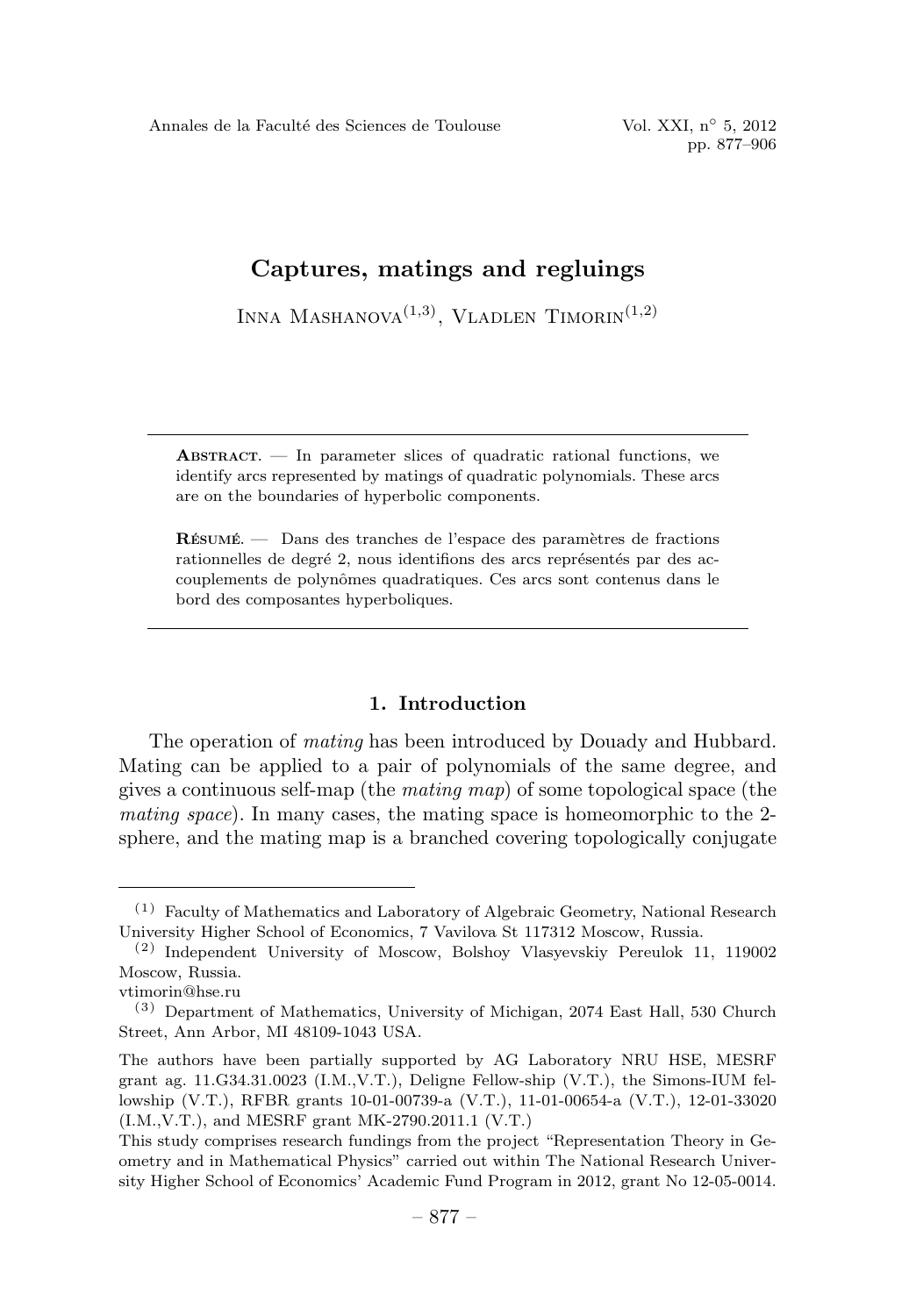to a rational function. In this paper, we only consider matings of degree 2 polynomials.

Recall that any quadratic polynomial in one complex variable is affinely conjugate to  $p_c(z) = z^2+c$  for some c. The filled Julia set  $K_c$  of  $p_c$  is defined as the set of all points  $z \in \mathbb{C}$  such that the  $p_c$ -orbit of z is bounded, and the Julia set  $J_c$  as the boundary of  $K_c$ . The Fatou set of  $p_c$  is defined as the complement of  $J_c$  in the Riemann sphere; its connected components are called Fatou components. The Mandelbrot set  $M$  is the locus of all  $c$  such that  $K_c$  is connected, equivalently,  $c \in K_c$ . Consider two quadratic polynomials  $p_c$  and  $p_{c'}$  such that  $K_c$  and  $K_{c'}$  are locally connected, equivalently,  $J_c$ and  $J_{c'}$  are locally connected. In this case, it is well known that there are *Caratheodory loops*  $\gamma_c : \mathbb{R}/\mathbb{Z} \to J_c$  and  $\gamma_{c'} : \mathbb{R}/\mathbb{Z} \to J_{c'}$  that semi-conjugate the map  $\theta \mapsto 2\theta$  on  $\mathbb{R}/\mathbb{Z}$  with the maps  $p_c$  and  $p_{c'}$  on  $J_c$  and  $J_{c'}$ , respectively. Define the mating space  $X = X_{c,c'}$  as the quotient of  $K_c \sqcup K_{c'}$  by the minimal equivalence relation  $\sim=\sim_{c,c'}$  such that  $z \in K_c$  is equivalent to  $z' \in K_{c'}$  if  $z = \gamma_c(\theta)$  and  $z' = \gamma_{c'}(-\theta)$  for some  $\theta \in \mathbb{R}/\mathbb{Z}$ . Since the self-map of  $K_c\sqcup K_{c'}$  acting as  $p_c$  on  $K_c$  and as  $p_{c'}$  on  $K_{c'}$  takes ∼-classes to ∼-classes, it descends to a self-map  $p_c \sqcup p_{c'}$  of the mating space X. This map is called the topological mating of  $p_c$  and  $p_{c'}$ . If a rational function  $f: \mathbb{CP}^1 \to \mathbb{CP}^1$  is topologically conjugate to the topological mating  $p_c \sqcup p_{c'}$ , then this rational function is called a *conformal mating* of  $p_c$  and  $p_{c'}$ .

In this paper, we identify certain arcs in parameter slices of quadratic rational functions that consist of conformal matings. More precisely, we consider the slices  $Per_k(0)$  consisting of conformal conjugacy classes of degree 2 rational functions f with marked critical points  $c_1$ ,  $c_2$  such that  $f^{\circ k}(c_1) = c_1$ . These slices were first defined and studied by M. Rees [13] and J. Milnor [8]. In his thesis, B. Wittner [19] described an operation that provides topological models for many hyperbolic components of  $Per_k(0)$ . These are called capture components. In this paper, we prove that the boundaries of capture components of  $Per_k(0)$  contain arcs of matings. The main theorems are Theorem 4.5, 4.7 and 4.8.

Organization of the paper. A significant part of this paper is expository. In Section 2, we recall the terminology of quadratic invariant laminations [17]. We also use this terminology to give several equivalent definitions of matings and to describe topological models for captures [13]. In Section 3, we recall the topological surgery called *regluing* [18]. Regluing will be used to redescribe topological models for captures. Finally, in Section 4, we consider parameter slices  $Per_k(0)$  of quadratic rational functions. Topological models for rational functions representing boundary points of some hyperbolic components in  $Per_k(0)$  were described in [18] in terms of regluing. Compar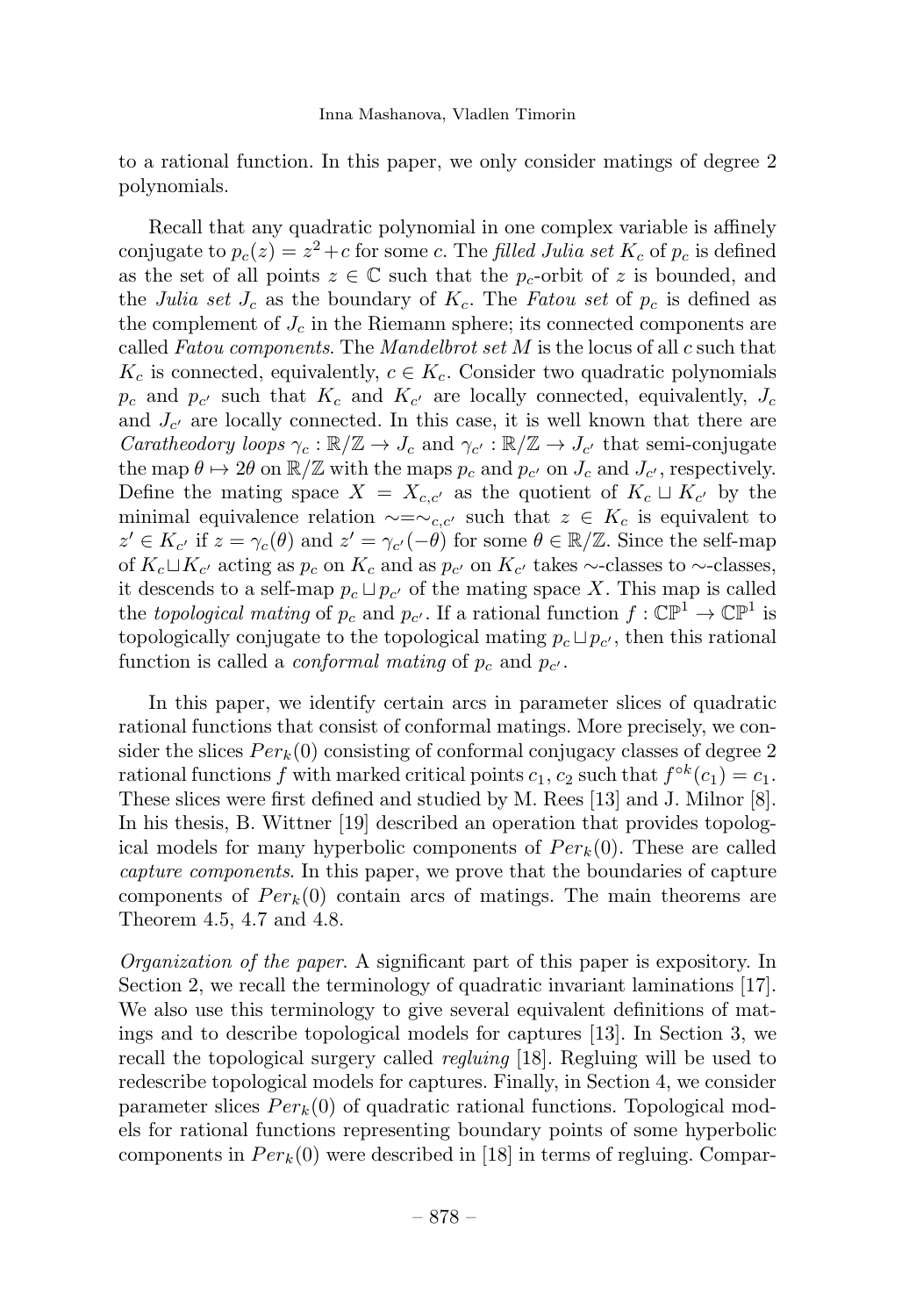ing this description with the description of captures as regluings of matings, we obtain arcs of matings on the boundaries of capture components.

#### 2. Laminations, matings and captures

In this section, we discuss topological models for quadratic polynomials and matings of quadratic polynomials. We also define captures.

#### 2.1. Invariant laminations

Topological models for quadratic polynomials can be described in terms of Thurston's invariant quadratic laminations in the disk  $\mathbb{D} = \{z \in \mathbb{C} \mid |z| < \infty \}$ 1}. We first consider a slightly more general notion.

Let  $\Omega$  be an open simply connected domain in  $\mathbb{CP}^1$ , whose complement consists of more than one point (hence of infinitely many points). Then  $\Omega$ is conformally isomorphic to D. We will also assume that the boundary of  $\Omega$  is locally connected. Then the closure in  $\mathbb{CP}^1$  of any geodesic in  $\Omega$  with respect to the Poincaré metric on  $\Omega$  consists of the geodesic itself and at most two limit points of it that belong to  $\partial\Omega$ . The closure of a geodesic in  $Ω$  is called a *geodesic chord* of  $Ω$ . A *geodesic lamination* in  $Ω ⊂ ℂP<sup>1</sup>$  is a set of geodesic chords in  $\Omega$ , whose union is closed. Elements of a geodesic lamination  $\mathcal L$  are called *leaves of*  $\mathcal L$ . Let Z and W be prime ends of  $\Omega$ . We will write  $(ZW)_{\Omega}$  for the geodesic chord of  $\Omega$  connecting the prime ends Z and W. We allow for  $Z = W$ , in which case  $(ZW)_{\Omega}$  is defined as the single point, which is the prime end impression of  $Z = W$ , and called a degenerate leaf of  $\mathcal{L}$ . For convenience, we will assume that every geodesic lamination contains all degenerate leaves  $(ZZ)_{\Omega}$ . Note that there may be different prime ends  $Z \neq W$  with the same prime end impression; they still define a non-degenerate leaf  $(ZW)_{\Omega}$ , which is a closed curve.

Let  $f : \partial\Omega \to \partial\Omega$  be any continuous map that extends to the set  $\Omega$ as a proper orientation-preserving branched covering of degree two. Then f acts on prime ends of  $\Omega$ . We say that a lamination  $\mathcal L$  in  $\Omega$  is forward *invariant* with respect to f if, for every leaf  $\ell = (ZW)_{\Omega} \in \mathcal{L}$ , the curve  $f[\ell]=(f(Z)f(W))_{\Omega}$  is also a leaf of  $\mathcal L$ , possibly degenerate. We use the square brackets in the notation  $f[\ell]$  to emphasize that this curve is, in general, different from the image of the curve  $\ell$  under the map f.

We now define the notion of an f-invariant lamination in  $\Omega$ . This is a forward f-invariant lamination  $\mathcal L$  that satisfies the following properties: for every leaf  $\ell \in \mathcal{L}$ , there is another leaf  $\ell$  of  $\mathcal L$  such that  $f[\ell] = f[\ell]$ , and there are two leaves  $\ell_1$  and  $\ell_2$  such that  $f[\ell_1] = f[\ell_2] = \ell$ .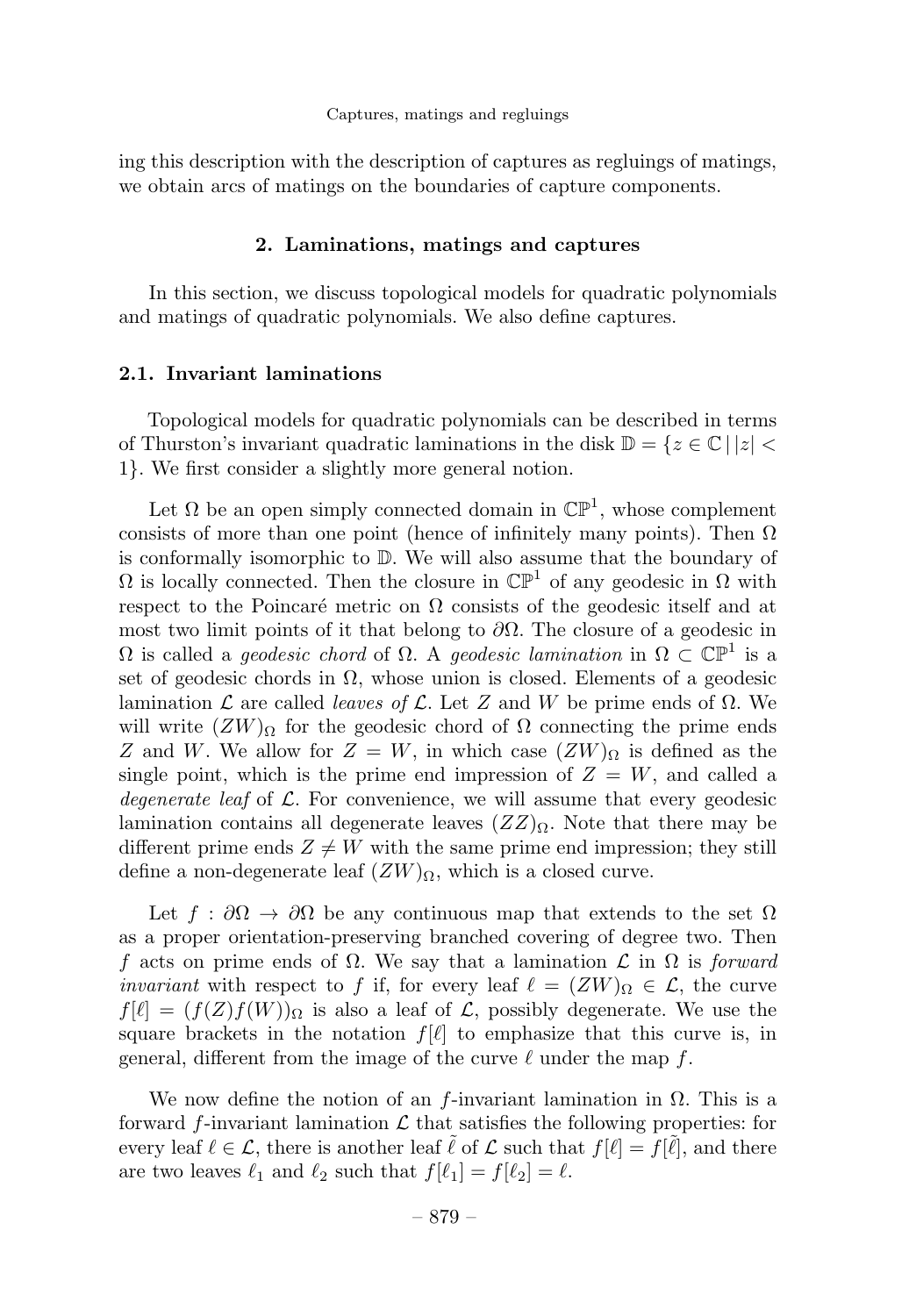People usually consider laminations in the unit disk  $\mathbb D$  that are invariant under the map  $\sigma_2 : z \mapsto z^2$ . These laminations are called (Thurston) quadratic invariant laminations. The boundary of the unit disk is the unit circle  $\mathbb{S}^1 = \{z \in \mathbb{C} \mid |z| = 1\}$ . The unit circle  $\mathbb{S}^1$  is identified with  $\mathbb{R}/\mathbb{Z}$  by means of the map

$$
\theta \in \mathbb{R}/\mathbb{Z} \ \mapsto \ \overline{\theta} = e^{2\pi i \theta} \in \mathbb{S}^1.
$$

If  $z = \overline{a}$  and  $w = \overline{b}$ , then we write  $\overline{ab}$  or zw for the leaf connecting z with w. In the case  $\Omega = \mathbb{D}$ , we will identify prime ends with points on the unit circle that are the corresponding prime end impressions.

Let  $\mathcal L$  be a geodesic lamination in the unit disk, and  $\Omega$  an arbitrary simply connected domain in  $\mathbb{CP}^1$ , whose complement contains more than one point and whose boundary is locally connected. We can transform the lamination  $\mathcal L$  into a geodesic lamination in  $\Omega$  as follows. Let  $\phi : \mathbb{D} \to \Omega$  be a Riemann map. Suppose that we fixed the Riemann map, i.e. we specified the point  $\phi(0)$  and the argument of the derivative  $\phi'(0)$ . By Caratheodory's theory, the map  $\phi$  acts on prime ends, i.e.  $\phi(z)$  is a well-defined prime end in  $\Omega$  for every  $z \in \mathbb{S}^1$ . With every leaf  $\ell = zw \in \mathcal{L}$ , we associate the curve  $\ell_{\Omega} = (\phi(z)\phi(w))_{\Omega}$ . The set of all such curves is a geodesic lamination  $\mathcal{L}(\Omega, \phi)$  in  $\Omega$ . We call this lamination the ( $\phi$ -)image of the lamination  $\mathcal L$  in Ω. Sometimes, we write simply  $\mathcal{L}(\Omega)$  if the choice of the Riemann map is clear. Clearly, any geodesic lamination in  $\Omega$  is the image of some geodesic lamination in the unit disk. Moreover, if  $f : \overline{\Omega} \to \overline{\Omega}$  is a continuous map such that f is holomorphic on  $\Omega$  and has degree two, and the continuous extension  $\overline{\phi} : \overline{\mathbb{D}} \to \overline{\Omega}$  of a Riemann map  $\phi : \mathbb{D} \to \Omega$  semi-conjugates the map  $\sigma_2$  on S<sup>1</sup> with the map  $f|_{\partial\Omega}$ , then any f-invariant geodesic lamination in Ω is the  $\phi$ -image of some invariant quadratic lamination.

We now introduce some notions for laminations in the disk. By the construction just described, they automatically carry over to laminations in any simply connected domain  $\Omega \subset \mathbb{CP}^1$ , whose complement consists of more than one point, and whose boundary is locally connected. Let  $\mathcal L$  be a geodesic lamination in  $\mathbb{D}$ . Gaps of  $\mathcal{L}$  are defined as closures (in  $\mathbb{CP}^1$ ) of connected components of  $\mathbb{D} - \bigcup \mathcal{L}$ . The basis of a gap G is defined as  $G' = \mathbb{S}^1 \cap G$ . Clearly, a gap is uniquely determined by its basis. Gaps may be *finite* or *infinite* according to whether their bases are finite or infinite. The lamination  $\mathcal L$  is called *clean* if, whenever two leaves of  $\mathcal L$  share an endpoint, they are on the boundary of a finite gap. If  $\mathcal L$  is clean, then it defines an equivalence relation  $\sim$  on  $\mathbb{CP}^1$ : two different points z and w are equivalent if they belong to the same leaf or a finite gap of  $\mathcal{L}$ . One can prove using Moore's theorem [6] that the quotient space  $\mathbb{CP}^1/\sim$  is homeomorphic to the sphere. Let  $J_{\mathcal{L}}$  be the image of S<sup>1</sup> under the quotient projection  $\mathbb{CP}^1 \to \mathbb{CP}^1/\sim$ . If  $\mathcal L$  is a quadratic invariant lamination, then the map  $\sigma_2$  descends to a selfmap  $F_{\mathcal{L}}$  of  $J_{\mathcal{L}}$ . Actually, the map  $F_{\mathcal{L}}$  can be extended to the entire sphere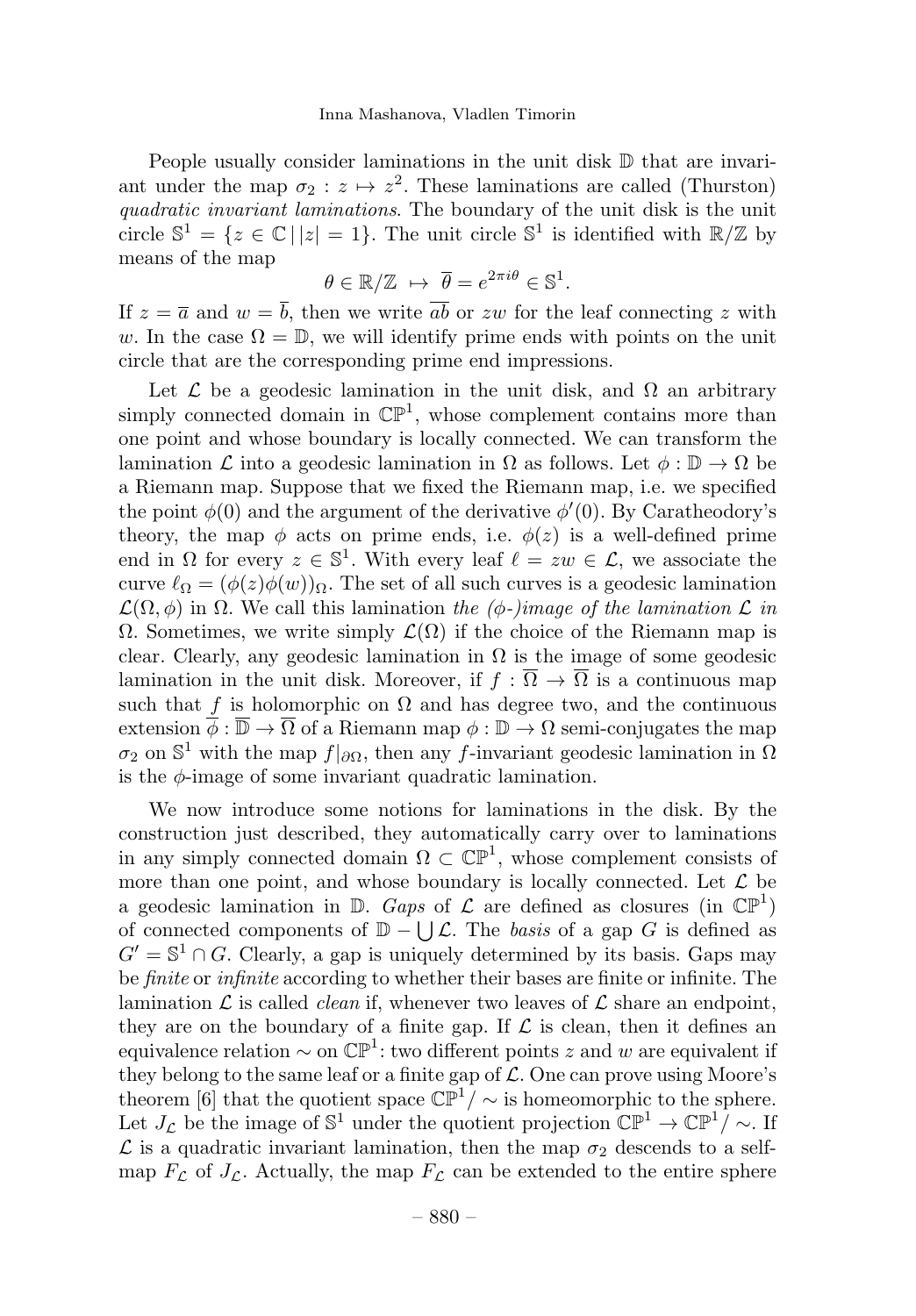$\mathbb{CP}^1/\sim$  as a branched covering (we keep the same notation  $F_{\mathcal{L}}$  for the extended map). This branched covering is called a topological polynomial.

Let  $p_c(z) = z^2 + c$  be a polynomial, whose Julia set  $J_c$  is locally connected. Then  $p_c$  is topologically conjugate to a topological polynomial  $F_c$ corresponding to an invariant lamination  $\mathcal{L}$ . In this sense, we will say that the lamination  $\mathcal{L}$  models the polynomial  $p_c$ .

Example 2.1. — Consider the quadratic polynomial  $z^2 - 1$ . Its critical point 0 is periodic of period 2:  $0 \mapsto -1 \mapsto 0$ . The lamination  $\mathcal L$  that models  $z^2 - 1$  can be constructed as follows. Consider the chord  $\ell_0 = \frac{1}{3} \frac{2}{3}$ . Note that  $\sigma_2[\ell_0] = \ell_0$ . Set  $\ell_1 = -\ell_0$ , i.e. the leaf  $\ell_1$  is obtained from  $\ell_0$  by the half-turn around the origin. The chords  $\ell_0$  and  $\ell_1$  divide the unit circle into four arcs. Divide each of these four arcs into four equal parts and connect the 1/4 with the 3/4 of this subdivision by an arc. In this way, we obtain 6 chords that divide the unit circle into 12arcs. Repeat the same operation with each of these 12arcs, and so on. All chords that can be obtained by this countable procedure form a  $\sigma_2$ -invariant lamination  $\mathcal L$  that models  $z^2 - 1$ .

#### 2.2. Critical leaf laminations

Consider a point  $\overline{\vartheta}$  in the unit circle. It defines a diameter  $\ell_0$  of the unit circle, namely, the geodesic chord connecting the two  $\sigma_2$ -preimages  $\frac{\vartheta}{2}$ and  $\frac{\vartheta+1}{2}$  of  $\overline{\vartheta}$ . We can now define an invariant quadratic lamination  $\mathcal{L}_{\vartheta}$  as follows. A *pullback* of  $\ell_0$  is defined as any geodesic chord zw such that, for some integer  $m > 0$ , we have  $\sigma_2^{\circ m}(z) \sigma_2^{\circ m}(w) = \ell_0$ , and for all  $i < m$ , the geodesic chord  $\sigma_2^{\circ i}(z)\sigma_2^{\circ i}(w)$  does not cross the leaf  $\ell_0$  in  $\mathbb D$  (although it may have an endpoint in common with  $\ell_0$ . Consider the set of all pullbacks of  $\ell_0$ , and also all geodesic chords obtained as limits of pullbacks with respect to the Hausdorff metric. We obtain a quadratic invariant lamination  $\mathcal{L}_{\vartheta}$ , not necessarily clean. The lamination  $\mathcal{L}_{\vartheta}$  is called the *critical leaf lamination*.

There are two cases, in which the lamination  $\mathcal{L}_{\vartheta}$  is unclean.

Case 1: one endpoint of  $\ell_0$  is  $\sigma_2$ -periodic. In this case, there is an infinite concatenation of leaves  $\ell_0, \ell_1, \ell_2, \ldots$  of  $\mathcal{L}_{\vartheta}$  such that  $\ell_{i+1}$  shares an endpoint with  $\ell_i$  for every  $i = 0, 1, 2, \ldots$  There is also a periodic leaf such that one of its endpoints is an endpoint of  $\ell_0$ , and the other endpoint is the limit of the leaves  $\ell_i$  as  $i \to \infty$ . The infinite concatenation of leaves  $\ell_i$  is called a *caterpillar*. To make the unclean lamination  $\mathcal{L}_{\vartheta}$  into a clean lamination, we can apply the *cleaning procedure*, i.e. remove the caterpillar and all its pullbacks. What remains is a clean lamination  $\mathcal{L}_{\vartheta}^c$  called the *cleaning* of  $\mathcal{L}_{\vartheta}$ .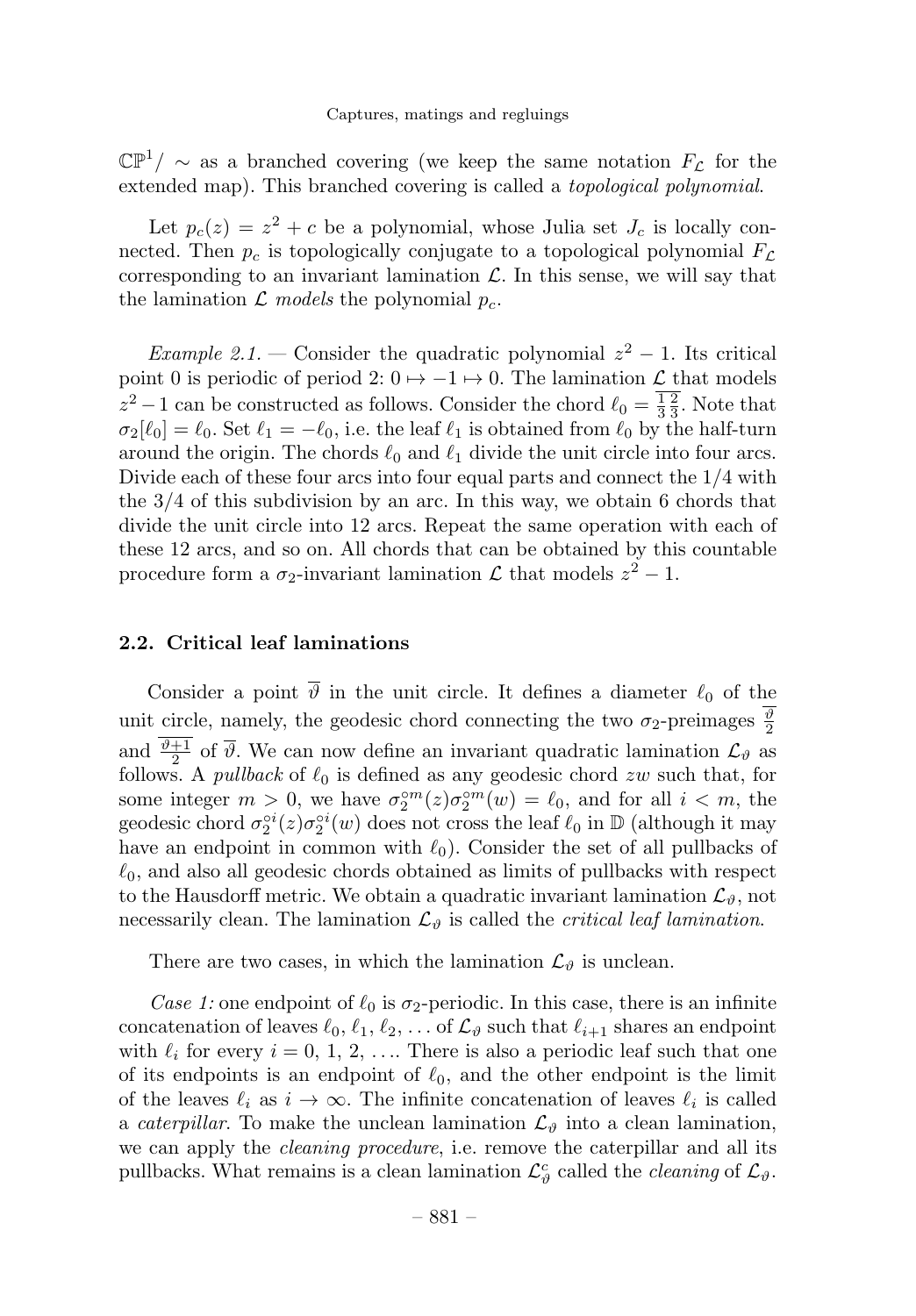Case 2: no endpoint of  $\ell_0$  is periodic; however, there are two finite gaps of  $\mathcal{L}_{\theta}$  such that  $\ell_0$  is their common edge. In this case, the cleaning of the lamination  $\mathcal{L}_{\theta}$  is the removal of the critical leaf  $\ell_0$  and all its pullbacks. Thus all leaves that survive this cleaning procedure are limits of pullbacks of  $\ell_0$ ; they form a clean lamination  $\mathcal{L}_{\vartheta}^c$ . The lamination  $\mathcal{L}_{\vartheta}^c$  has a finite critical gap, i.e. a finite gap containing a pair of opposite (different by a half-turn) points on the boundary. It is proved in [17] that this gap is necessarily preperiodic.

Cleanings  $\mathcal{L}_{\vartheta}^c$  of laminations  $\mathcal{L}_{\vartheta}$ , whose critical leaves have no periodic endpoints, have the following meaning. Consider a polynomial  $p_c$  such that c is in the Julia set  $J_c$ , and the Julia set is locally connected. Then  $p_c$  is modeled by the lamination  $\mathcal{L}_{\vartheta}^c$ , where the angle  $\vartheta$  is chosen so that  $\gamma_c(\vartheta)$  =  $c$  (there may be several angles satisfying this equality, they give rise to the same cleaning  $\mathcal{L}_{\vartheta}^c$ . The cleanings  $\mathcal{L}_{\vartheta}^c$  of critical leaf laminations  $\mathcal{L}_{\vartheta}$ , whose critical leaves have a periodic endpoint, model polynomials, whose parameters are in the interior of the Mandelbrot set.

#### 2.3. Matings

An equivalent definition of a topological mating is the following. Let  $p_{c1}$  and  $p_{c2}$  be quadratic polynomials with connected and locally connected Julia sets. Then  $p_{c1}$  is modeled by some quadratic invariant lamination  $\mathcal{L}_1$ , and  $p_{c2}$  is modeled by some quadratic invariant lamination  $\mathcal{L}_2$ . We can draw the leaves of  $\mathcal{L}_1$  in the unit disk, and the leaves of  $\mathcal{L}_2$  in the complement of  $\mathbb D$  in  $\mathbb{CP}^1$  (which is also a disk), i.e. we consider laminations  $\mathcal L_1$  and  $\mathcal{L}_2^{-1} = \mathcal{L}_2(\mathbb{CP}^1 - \overline{\mathbb{D}})$ . The lamination  $\mathcal{L}_2(\mathbb{CP}^1 - \overline{\mathbb{D}})$  is formed using the map  $z \mapsto 1/z$  as the Riemann map for  $\mathbb{CP}^1 - \overline{\mathbb{D}}$ . Thus the leaves of  $\mathcal{L}_2^{-1}$  are images of the leaves of  $\mathcal{L}_2$  under the map  $z \mapsto 1/z$ . We write  $\ell^{-1}$  instead of  $\ell_{\mathbb{C}\mathbb{P}^1-\overline{\mathbb{D}}}$  for the image of the leaf  $\ell \in \mathcal{L}_2$ . Let  $\sim_1$  be the equivalence relation associated with  $\mathcal{L}_1$ , and  $\sim_2$  the equivalence relation associated with  $\mathcal{L}_2^{-1}$  (i.e. two different points z and w are equivalent with respect to  $\sim_2$  if they lie in the same leaf or finite gap of  $\mathcal{L}_2^{-1}$ ). Finally, let  $\sim$  be the minimal equivalence relation on  $\mathbb{CP}^1$  containing both ~1 and ~2. The mating space  $X_{c_1,c_2}$  of  $p_{c_1}$ and  $p_c$  identifies with the space  $\mathbb{CP}^1/\sim$ . Clearly, the image of S<sup>1</sup> in  $X_{c_1,c_2}$ is a quotient of  $J_{\mathcal{L}_1}$ , and, simultaneously, a quotient of  $J_{\mathcal{L}_2}$ . The map  $\sigma_2$ descends to a continuous self-map of the quotient space  $\mathbb{S}^1/\sim\subset X_{c_1,c_2}$ . This map coincides with the restriction of the mating map to  $\mathbb{S}^1/\sim$ . The set  $\mathbb{S}^1/\sim$ , which can also be obtained by pasting the Julia sets  $J_{c_1}$  and  $J_{c_2}$  together as described in the introduction is called the Julia set of the mating. If the mating is topologically conjugate to a rational function, then the conjugacy takes the Julia set of the mating to the Julia set of this rational function. Note that this construction explains the minus sign in the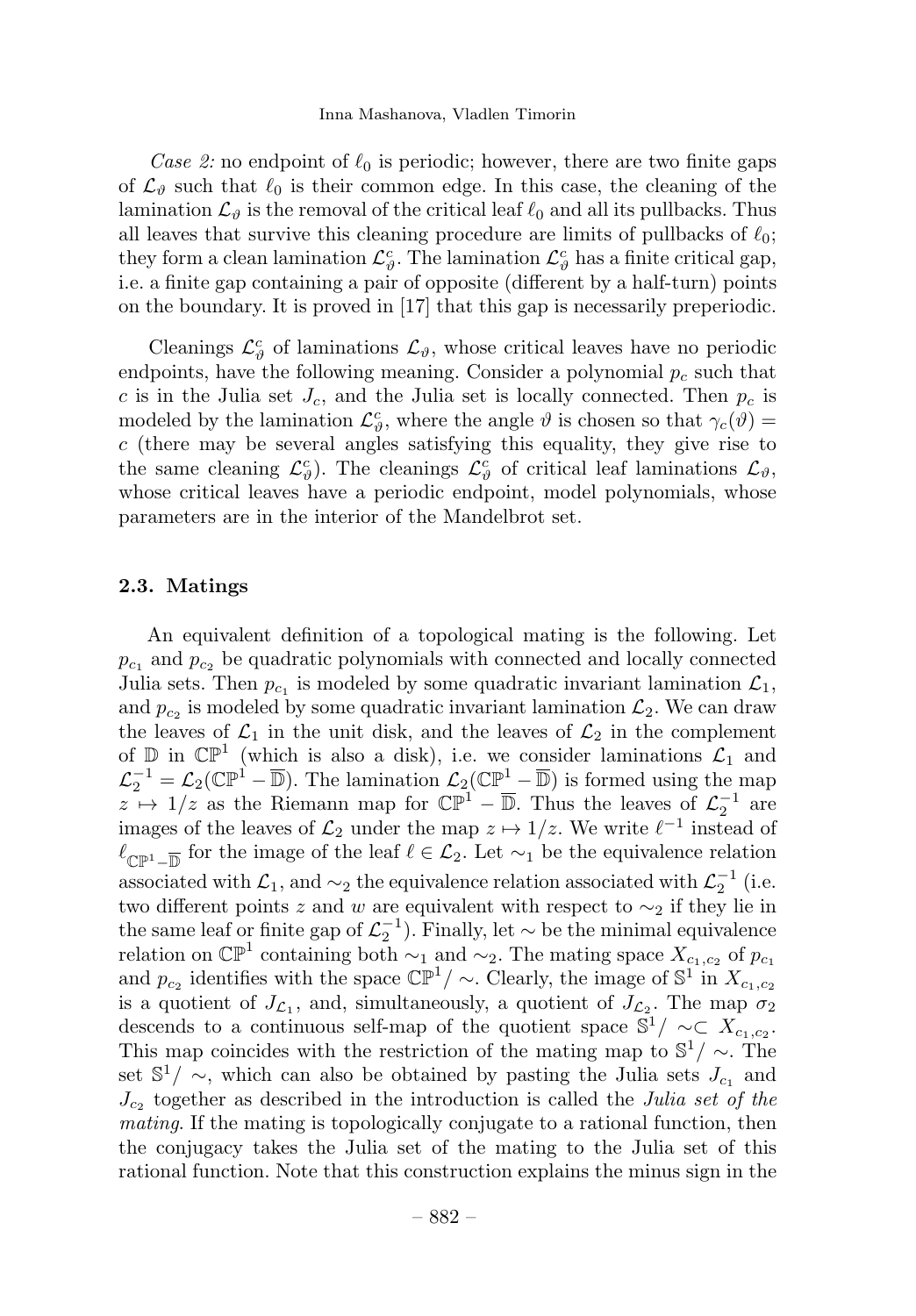definition of matings: the image of a point  $\overline{\theta}$  on the unit circle under the map  $z \mapsto 1/z$  is the point  $-\overline{\theta}$ .

The two definitions of matings can be combined into the following nonsymmetric construction. Consider the filled Julia set  $K_{c_1}$  of the first polynomial  $p_{c_1}$ , and the quadratic invariant lamination  $\mathcal{L}_2$  that models the second polynomial  $p_{c_2}$ . By the Böttcher theorem, there exists a unique Riemann map  $\phi_{c_1} : \mathbb{D} \to \mathbb{CP}^1 - K_{c_1}$  that conjugates the map  $z \mapsto z^2$  with the map  $p_{c_1}$  restricted to the basin of infinity. Clearly,  $\phi_{c_1}$  must map 0 to  $\infty$ . We can now take the image of the lamination  $\mathcal{L}_2$  in the basin of infinity  $\Omega_{c_1} = \mathbb{CP}^1 - K_{c_1}$ . Taking the quotient of the sphere by the equivalence relation generated by the lamination  $\mathcal{L}_2(\Omega_{c_1})$ , we also obtain a topological model for the mating  $p_{c_1} \sqcup p_{c_2}$ . We will use this non-symmetric construction below, when discussing topological models for captures.

The non-symmetric construction of matings can be generalized to the case, where  $\mathcal{L}_2$  does not necessarily model a quadratic polynomial. Thus we can talk about a mating of a polynomial and an invariant lamination. Similarly, we can talk about a mating of two invariant laminations.

#### 2.4. Internal and external angles

Let  $p_c(z) = z^2 + c$  be a polynomial such that the critical point 0 of  $p_c$  is periodic of minimal period k. Let A be the Fatou component of  $p_c$  containing 0. The map  $p_c^{\circ k}$  takes A to itself. By the Böttcher theorem, there exists a conformal isomorphism  $\psi : \mathbb{D} \to A$  that conjugates the map  $z \mapsto z^2$  with the restriction of  $p_c^{\circ k}$  to A. It is well-known that the Julia set of  $p_c$ , as well as the boundary of any Fatou component of  $p_c$ , are locally connected. Therefore, the map  $\psi$  admits a continuous extension  $\overline{\psi}: \overline{\mathbb{D}} \to \overline{A}$ . A point of  $\partial A$  of *internal angle κ* is defined as  $\psi(\bar{\kappa})$ . Since  $\partial A$  is homeomorphic to the circle, the map  $\psi$  must be a homeomorphism (as follows e.g. from Caratheodory's theory), and then internal angles are in one-to-one correspondence with points of ∂A.

If  $B$  is any other bounded Fatou component of  $p_c$ , then there is a minimal integer m such that  $p_c^{\circ m}(B) = A$ . The map  $p_c^{\circ m}$  is then a homeomorphism between the closure of  $B$  and the closure of  $A$ . Using this homeomorphism, we define internal angles for the boundary points of  $B$ . Thus any point on the boundary of any bounded Fatou component of  $p_c$  has a well-defined internal angle with respect to this bounded Fatou component.

On the other hand, any point z of  $J_c$  has the form  $\gamma_c(\theta)$  for some angle  $\theta \in \mathbb{R}/\mathbb{Z}$ . This angle is called an *external angle* of z. The same point can have several different external angles. If the point z is on the boundary of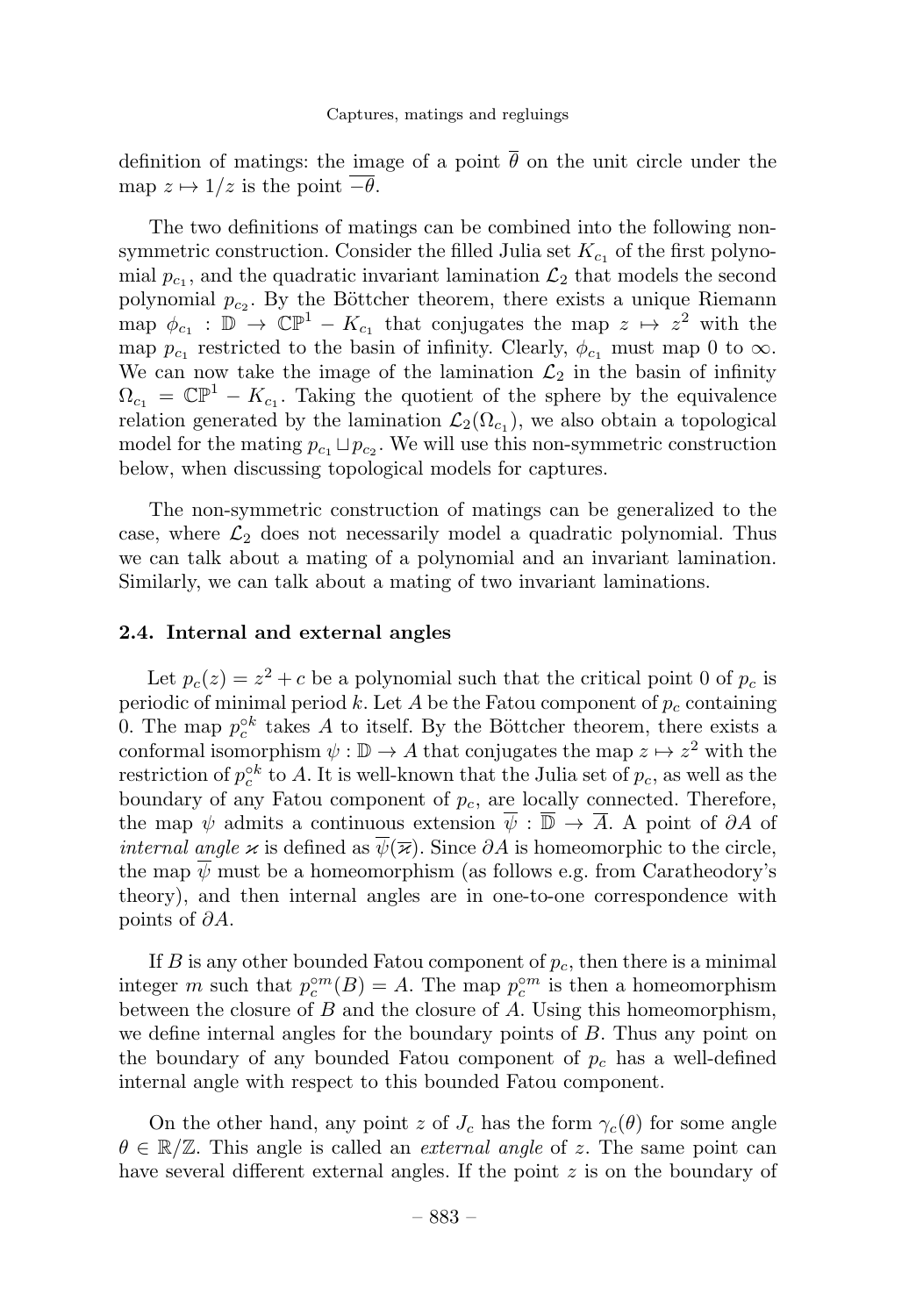#### Inna Mashanova, Vladlen Timorin

some bounded Fatou component of  $p_c$ , then there are two ways of identifying the point  $z: 1$ ) we can just specify the external angle of  $z$ , and 2) we can specify the Fatou component, whose boundary contains the point z and the internal angle of z with respect to this component.

#### 2.5. Captures

Capture is an operation making polynomials into (models of) rational functions. It was first introduced in the thesis of B. Wittner [19] in 1988. Similar to matings, captures can be defined in terms of topological models. However, an easier definition (due to M. Rees [13]) uses combinatorial equivalence classes. Combinatorial equivalence is a certain equivalence relation on the set of orientation preserving topological branched self-coverings of the sphere that are *critically finite*, i.e. every critical point is eventually mapped to a periodic cycle (such coverings are called *Thurston maps*). The post-critical set  $P_f$  of a Thurston map f is defined as the minimal forward invariant set containing all critical values. Two Thurston maps  $f$  and  $g$  are called *combinatorially equivalent* (or *Thurston equivalent*) if  $f$  is homotopic, relative to the set  $P_f$ , to a Thurston map  $h \circ g \circ h^{-1}$  topologically conjugate to g (i.e. h is an orientation preserving self-homeomorphism of the sphere, and the homotopy connecting f to  $h \circ g \circ h^{-1}$  consists of Thurston maps with the same post-critical set  $P_f$ ).

Thurston's rigidity theorem claims that, with few exceptions that can be explicitly described, any combinatorial equivalence class of Thurston maps contains at most one rational function. In particular, this is true for hyperbolic Thurston maps, i.e. Thurston maps such that every critical point is eventually mapped to a cycle containing a critical point. Thus a combinatorial equivalence class of hyperbolic Thurston maps either contains exactly one rational function, or contains no rational functions at all. Thurston's characterization theorem [2] provides a topological criterion distinguishing these two cases.

Consider a critically finite polynomial  $p_c(z) = z^2 + c$  such that 0 is a periodic point of  $p_c$  of some minimal period k. Let v be some strictly preperiodic point of  $p_c$  that is eventually mapped to 0. Then v lies in some interior component V of  $K_c$ . Let  $O(v)$  denote the forward orbit of v. By our assumption,  $0 \in O(v)$  but  $O(v)$  is different from the orbit of 0. Let us choose a point b on the boundary of V. The operation of capture is almost determined by the choice of the two points v and b. Let  $\beta : [0, 1] \to \mathbb{CP}^1$ be a simple path with the following properties:  $\beta(0) = \infty$ ,  $\beta(1/2) = b$ ,  $\beta(1) = v$ , and the intersection  $\beta[0,1] \cap J_c$  consists of only one point b. A path with these properties is called a *capture path*. What is really enough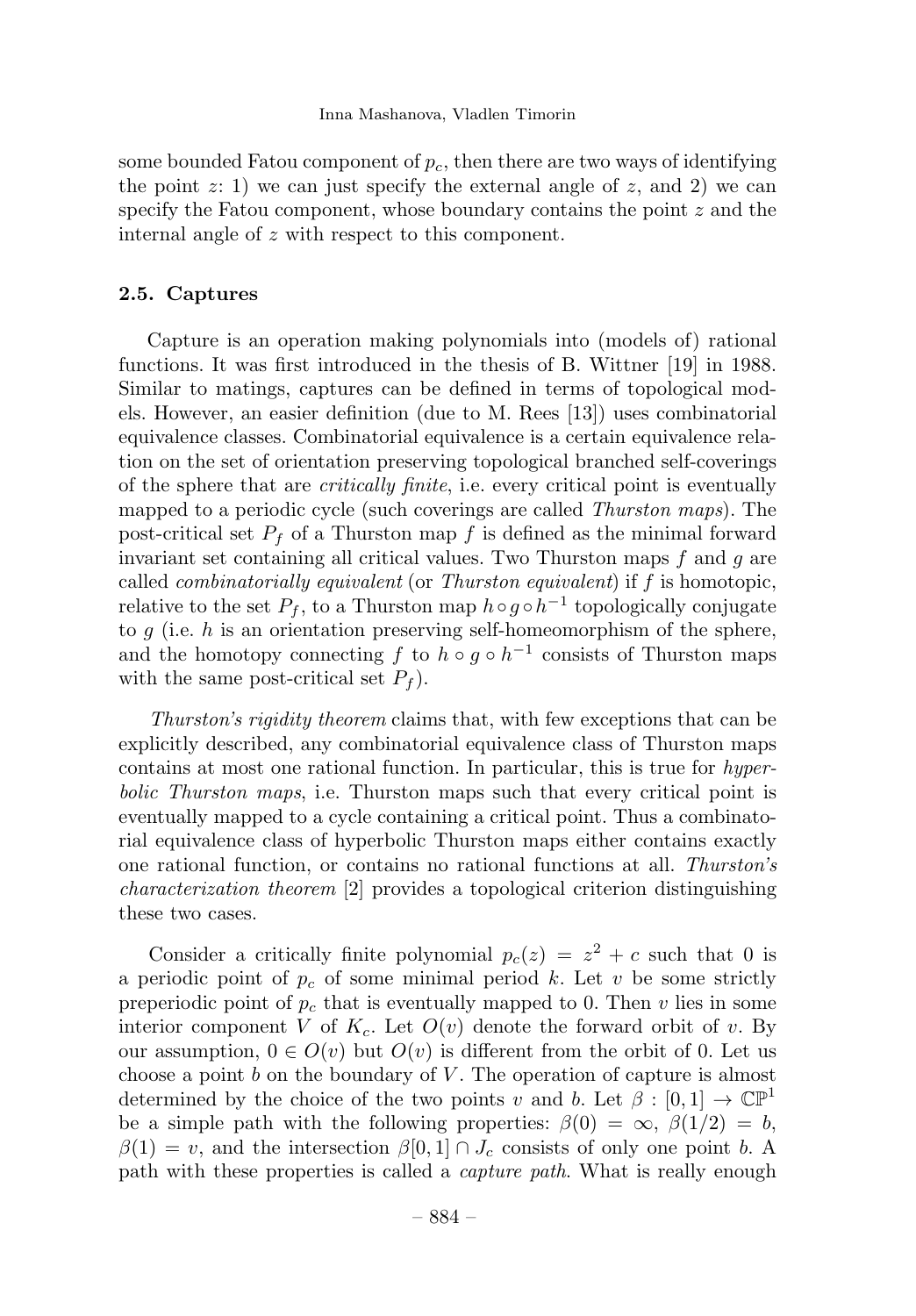to know to define a capture is the pair of points  $v, b$  plus the homotopy class of the path  $\beta : [0, 1/2] \to \Omega_c \cup \{b\}$  with fixed endpoints. Note that this homotopy class is determined by the choice of an external angle of b. This angle will also be called the *external angle of the capture path*  $\beta$ *.* Define a path homeomorphism  $\sigma_{\beta}$  as a self-homeomorphism of the sphere that is equal to the identity outside a small neighborhood of  $\beta[0, 1]$  (i.e. outside a "narrow tube" around  $\beta[0,1]$  and such that  $\sigma_{\beta}(\infty) = v$ .

Note that  $\sigma_{\beta} \circ p_c$  is a topological branched covering, whose homotopy class relative to  $O(v)$  is well defined (provided that the neighborhood of  $β[0, 1]$ , in which  $σ_β$  is different from the identity, is small enough so that it does not intersect  $O(v)$ <sup>1</sup>. Note also that this covering is critically finite, with post-critical set  $O(v)$  (the critical point  $\infty$  is mapped to v and then is eventually mapped to 0). Thus the combinatorial class of  $\sigma_\beta \circ p_c$  is well defined. The map  $\sigma_{\beta} \circ p_c$  (or rather its combinatorial class) is called a *formal* capture of  $p_c$ . An explicit description of all paths  $\beta$ , for which the formal capture is Thurston equivalent to a rational function is known by a result of Mary Rees and Tan Lei. We will state this result later. A rational function that is combinatorially equivalent to the formal capture is called a *conformal* capture.

#### 2.6. Capture paths define matings

We now start describing topological models for captures. These models, due to M. Rees [13], reveal a close connection between captures and matings. Consider a quadratic polynomial  $p_c$  such that  $p_c^{\circ k}(0) = 0$ , a capture path β and points  $v = \beta(1)$  and  $b = \beta(1/2)$ . Let θ be the external angle of the capture path  $\beta$ .

We now form the critical leaf lamination  $\mathcal{L}_{\vartheta}$ . In our case, the angle  $\vartheta$ cannot be periodic:

LEMMA 2.2. — If  $\vartheta \in \mathbb{R}/\mathbb{Z}$  is a periodic angle (with respect to the angle doubling map), then the point  $\gamma_c(\vartheta)$  cannot belong to the boundary of a strictly preperiodic Fatou component of  $p_c$ .

*Proof.* – The polynomial  $p_c$  is modeled by some quadratic invariant lamination  $\mathcal L$  in  $\mathbb D$ . If the point  $\gamma_c(\vartheta)$  belongs to the boundary of some strictly preperiodic component of  $p_c$ , then the point  $\overline{\vartheta}$  belongs to the boundary of some strictly preperiodic gap G of  $\mathcal L$ . Let m be the period length of  $\overline{\vartheta}$ . A certain iterate s of the map  $\sigma_2^{om}$  takes G to a periodic gap  $s(G)$  (this

<sup>&</sup>lt;sup>(1)</sup> Two branched coverings  $f_0$  and  $f_1$  are homotopic relative to a set O if there is a homotopy  $\phi_t$ ,  $t \in [0, 1]$  consisting of homeomorphisms such that  $\phi_t = id$  on O for all t, and  $\phi_0 \circ f_0 = f_1 \circ \phi_1$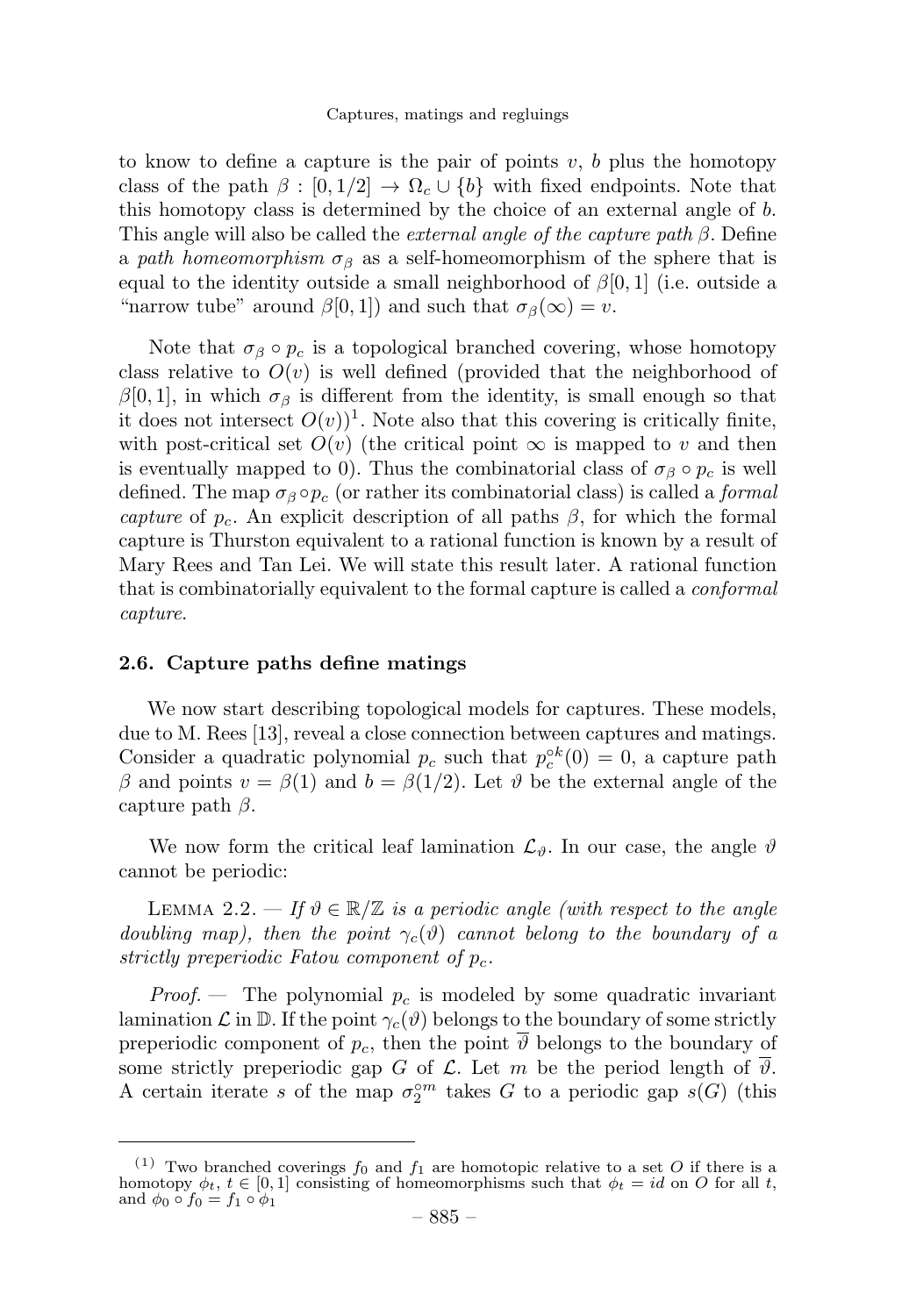means that the basis  $G'$  of the gap G is mapped under s to the basis of some periodic gap, which is denoted by  $s(G)$ ). On the other hand, we have  $s(\overline{\vartheta}) = \overline{\vartheta}$ . Since  $\overline{\vartheta}$  belongs to the boundaries of two different gaps G and s(G), there must be a leaf of  $\mathcal L$  having  $\overline{\vartheta}$  as an endpoint. Let q be this leaf (if it is not a part of a finite gap) or a finite gap containing this leaf. Edges of the gap (or leaf) q are defined as leaves on the boundary of q. Vertices of g are defined as points of  $g \cap \mathbb{S}^1$ . Then  $\overline{\vartheta}$  is one of the vertices of g. Consider *co-oriented edges* of  $q$ , i.e. edges of  $q$  equipped with a choice of an outer side of  $g$ , a side on which there are no vertices of  $g$  apart from the endpoints of the given edge. If  $g$  is not a leaf, then co-oriented edges are the same as edges: for every edge, there is only one outer side. If  $g$  is a leaf, then  $g$  has two different co-oriented edges, one for each side of g.

Every gap of L adjacent to g defines a co-oriented edge of g. Let  $\ell_G$ be the co-oriented edge of g defined by the gap G. Then  $\ell_G$  is mapped to  $\ell_{s(G)}$  but  $\ell_{s(G)}$  never maps back to  $\ell_G$  under the iterates of s. It follows that g is eventually mapped under  $\sigma_2$  to a finite critical gap of  $\mathcal L$ . However, a finite critical gap is always strictly preperiodic, as follows from [17]. A contradiction.

Since  $\vartheta$  is not periodic, the endpoints of the critical geodesic chord  $\ell_0 =$  $\frac{\vartheta}{2} \frac{\vartheta+1}{2}$  are not periodic either. Therefore,  $\mathcal{L}_{\vartheta}$  is either a clean lamination with the critical leaf  $\ell_0$ , or an unclean lamination, whose cleaning has a finite gap containing  $\ell_0$ . Consider the lamination  $\mathcal{L}_{\vartheta}(\Omega_c)$ . The lamination  $\mathcal{L}_{\vartheta}(\Omega_c)$ defines an equivalence relation  $\approx_{c,\beta}$  on  $\mathbb{CP}^1$ . This is the minimal equivalence relation such that every leaf and every finite gap of  $\mathcal{L}_{\theta}(\Omega_c)$  belongs to some equivalence class. The quotient space of  $\mathbb{CP}^1$  by the equivalence relation  $\approx_{c,\beta}$ (together with a natural map defined on this space) is the mating  $p_{c_1} \sqcup \mathcal{L}_{\vartheta}$ of the polynomial  $p_{c_1}$  and the lamination  $\mathcal{L}_{\vartheta}$ .

Recall from [17] that  $\mathcal{L}_{\vartheta}$  has a unique finite invariant gap or non-degenerate leaf. We will call this gap or leaf the *central gap* of  $\mathcal{L}_{\theta}$ . We can now state the result of M. Rees and Tan Lei [16]:

THEOREM 2.3. — The Thurston map  $\sigma_{\beta} \circ p_c$  is combinatorially equivalent to a rational function if and only if the image of the central gap of  $\mathcal{L}_{\vartheta}$ in  $\mathcal{L}_{\vartheta}(\Omega_c)$  does not separate the sphere.

We will need the following lemma:

LEMMA 2.4. — Suppose that the image of the central gap of  $\mathcal{L}_{\vartheta}$  in  $\mathcal{L}_{\vartheta}(\Omega_c)$  does not separate the sphere. Then no periodic leaf of  $\mathcal{L}_{\vartheta}(\Omega_c)$  is a closed curve.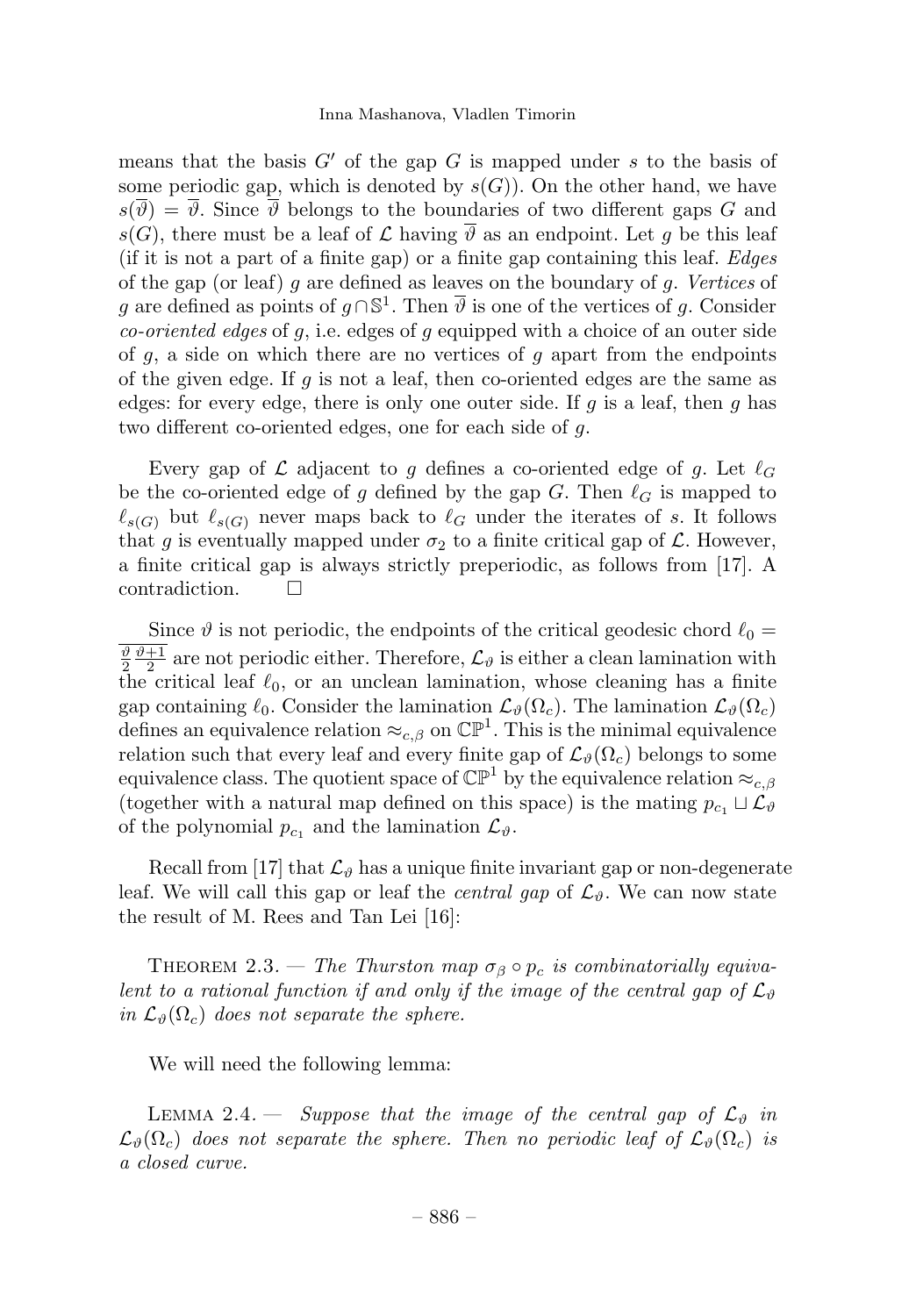The statement of the lemma follows from topological models for captures described in [13], see Subsection 3.1. However, we give a more direct proof here.

 $Proof.$  We first recall a general statement about orbit portraits. An orbit portrait can be defined as a  $\sigma_2$ -periodic cycle of geodesic chords of  $\mathbb D$ that have no intersection points in  $\mathbb{D}$ . Every orbit portrait  $\mathcal O$  defines a wake in the parameter plane of complex polynomials. The wake corresponding to an orbit portrait  $\mathcal O$  consists of all parameter values c such that, for every  $ab \in \mathcal{O}$ , the external rays of angles a and b in the dynamical plane of the polynomial  $p_c$  land at the same point. It is proved in [9] that every wake is bounded by two external parameter rays that land at the same point (this point is called the *root point* of the wake). We say that two orbit portraits *co-exist* if they either coincide or have no intersection points in  $D$ . Note that every finite gap or leaf, whose vertices are permuted by  $\sigma_2$  preserving their cyclic order, defines an orbit portrait. Orbit portraits obtained in this way are called *principal orbit portraits*. Every orbit portrait co-exists with exactly one principal orbit portrait. This classical statement can be easily proved either by methods of [9] or using the minor leaf theory of [17]. In terms of the parameter plane of complex polynomials, this statement means that every wake lies in a principal wake, whose root point belongs to the main cardioid of the Mandelbrot set.

Suppose now that some periodic leaf  $\ell_{\Omega_c}$  of  $\mathcal{L}_{\vartheta}(\Omega_c)$  is a closed curve. The corresponding periodic leaf  $\ell$  of  $\mathcal{L}_{\vartheta}$  defines an orbit portrait  $\mathcal{O}$ . Since  $\ell_{\Omega_c}$ is a closed curve, the geodesic chord  $\ell^*$  that is obtained from  $\ell$  by complex conjugation must belong to the lamination  $\mathcal L$  that models the polynomial  $p_c$ . Therefore, the lamination  $\mathcal L$  contains the conjugate orbit portrait  $\mathcal O^*$ . Let G be the central gap of  $\mathcal{L}_{\theta}$ . It defines a principal orbit portrait, for which we will use the same letter G. Obviously, G co-exists with  $\mathcal{O}$ . It follows that the complex conjugate principal orbit portrait  $G^*$  co-exists with  $\mathcal{O}^*$ . Since there is only one principal orbit portrait co-existing with  $\mathcal{O}^*$ , the central gap of  $\mathcal L$  must coincide with  $G^*$ . It follows that the image of the central gap  $G$  of  $\mathcal L_{\theta}$  in  $\Omega_c$  disconnects the sphere. G of  $\mathcal{L}_{\vartheta}$  in  $\Omega_c$  disconnects the sphere.

We will now assume that the Thurston map  $\sigma_{\beta} \circ p_c$  is combinatorially equivalent to a rational function. In the next section, we describe a topological model for this conformal capture due to M. Rees. We will need the following property of the mating  $p_c \sqcup \mathcal{L}_{\vartheta}$ :

PROPOSITION 2.5. — Let  $\pi$  be the canonical projection from the filled Julia set  $K_c$  to the mating space of  $p_c \sqcup \mathcal{L}_{\vartheta}$ . If A is the Fatou component of  $p_c$  containing the critical point 0, then the restriction of  $\pi$  to the closed curve ∂A is a homeomorphism.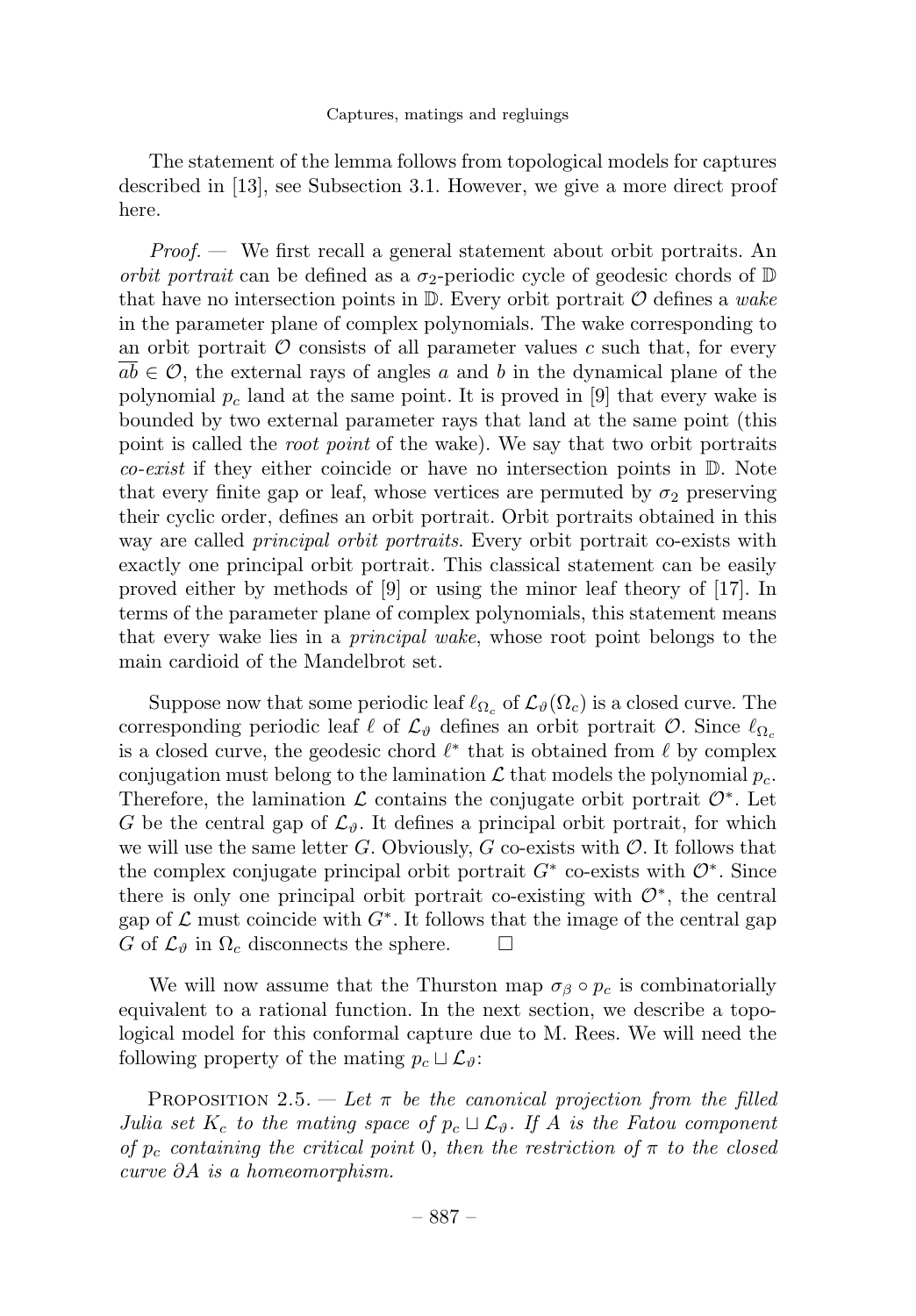It follows that the Fatou component  $\pi(A)$  of the mating  $p_c \sqcup \mathcal{L}_{\vartheta}$  has a Jordan curve boundary. This statement can also be deduced from a theorem of K. Pilgrim [11].

*Proof.* — Suppose that the restriction of  $\pi$  to  $\partial A$  is not one-to-one.

Step 1: the critical gap. Let G be the critical gap of the lamination  $\mathcal L$ that models  $p_c$ , i.e. the gap of  $\mathcal L$  containing the origin. Then G is periodic of period k and symmetric with respect to the origin. Note that  $\gamma_c(G') = \partial A$ . There is an edge M of G such that  $\sigma_2^{\circ k}[M] = M$ . Moreover, the hole of G behind M, i.e. the component of  $\mathbb{S}^1 - G$  bounded by the endpoints of M and disjoint from G, is the longest among all holes of G (the opposite leaf  $-M$ is also on the boundary of  $G$ ; its hole has the same length; all other holes have strictly smaller length). These facts are among the basic properties of *minor leaf laminations*; they are discussed in [17]. The leaf  $M$  is called the *major leaf* of G (and of  $\mathcal{L}$ ), or simply the *major*.

Step 2: a new invariant lamination. Set  $G^*$  to be the set obtained from G by complex conjugation (if we want to place both G and  $\mathcal{L}_{\theta}$  to the same disk, then we must take complex conjugation of something  $-$  either of G or of  $\mathcal{L}_{\vartheta}$ ). Let  $M^*$  denote the geodesic chord obtained from the major M of G by complex conjugation. Our assumption that the restriction of  $\pi$  to  $\partial A$  is not one-to-one translates as follows: there is a leaf or a finite gap of  $\mathcal{L}_{\vartheta}$  such that two different points of  $\partial G^*$  are among its vertices. There is a natural monotone map  $\xi : \mathbb{S}^1 \to \mathbb{S}^1$  that collapses the closures of all holes of  $G^*$  and that semi-conjugates the map  $\sigma_2^{\circ k} : \partial G^* \to \partial G^*$  (i.e. the map  $\sigma_2^{ck}$  restricted to the basis of  $G^*$  and extended over all edges of  $G^*$ in a monotone continuous way) with the map  $\sigma_2 : \mathbb{S}^1 \to \mathbb{S}^1$ . For every leaf  $\ell = \overline{ab}$ , we set  $\xi(\ell) = \overline{\xi(a)\xi(b)}$ , thus the  $\xi$ -images of leaves are well defined. Consider the set of  $\xi$ -images of all leaves of  $\mathcal{L}_{\vartheta}$ . Denote this set by  $\mathcal{L}_G$ . It is not hard to verify that the collection of leaves thus obtained is a quadratic invariant lamination. It follows from our assumption that the lamination  $\mathcal{L}_G$  is non-trivial, i.e. it contains non-degenerate leaves.

Step 3: the critical leaf. No leaf of  $\mathcal{L}_G$  can intersect the  $\xi$ -image of the critical geodesic chord  $\ell_0 = \frac{\vartheta}{2} \frac{\vartheta + 1}{2}$  in  $\mathbb{D}$ . Note that the geodesic chord  $\xi(\ell_0)$ is also a critical chord (i.e. a diameter of the unit circle), whose endpoints are eventually mapped to the fixed point  $\overline{0}$ , which is the  $\xi$ -image of  $M^*$ . It follows that  $\mathcal{L}_G$  is the critical leaf lamination generated by the critical leaf  $\xi(\ell_0)$ . Indeed, the chord  $\xi(\ell_0)$  must eventually map to a geodesic chord containing  $\overline{0}$ . However, if an invariant lamination contains any leaf having  $\overline{0}$ as an endpoint, then it must contain the leaf  $0\frac{1}{2}$ .<sup>2</sup> We now need to consider

<sup>(2)</sup> Among all leaves  $\overline{0a}$  choose the one, for which  $\overline{a}$  is the closest to  $\overline{0}$ . Then the leaf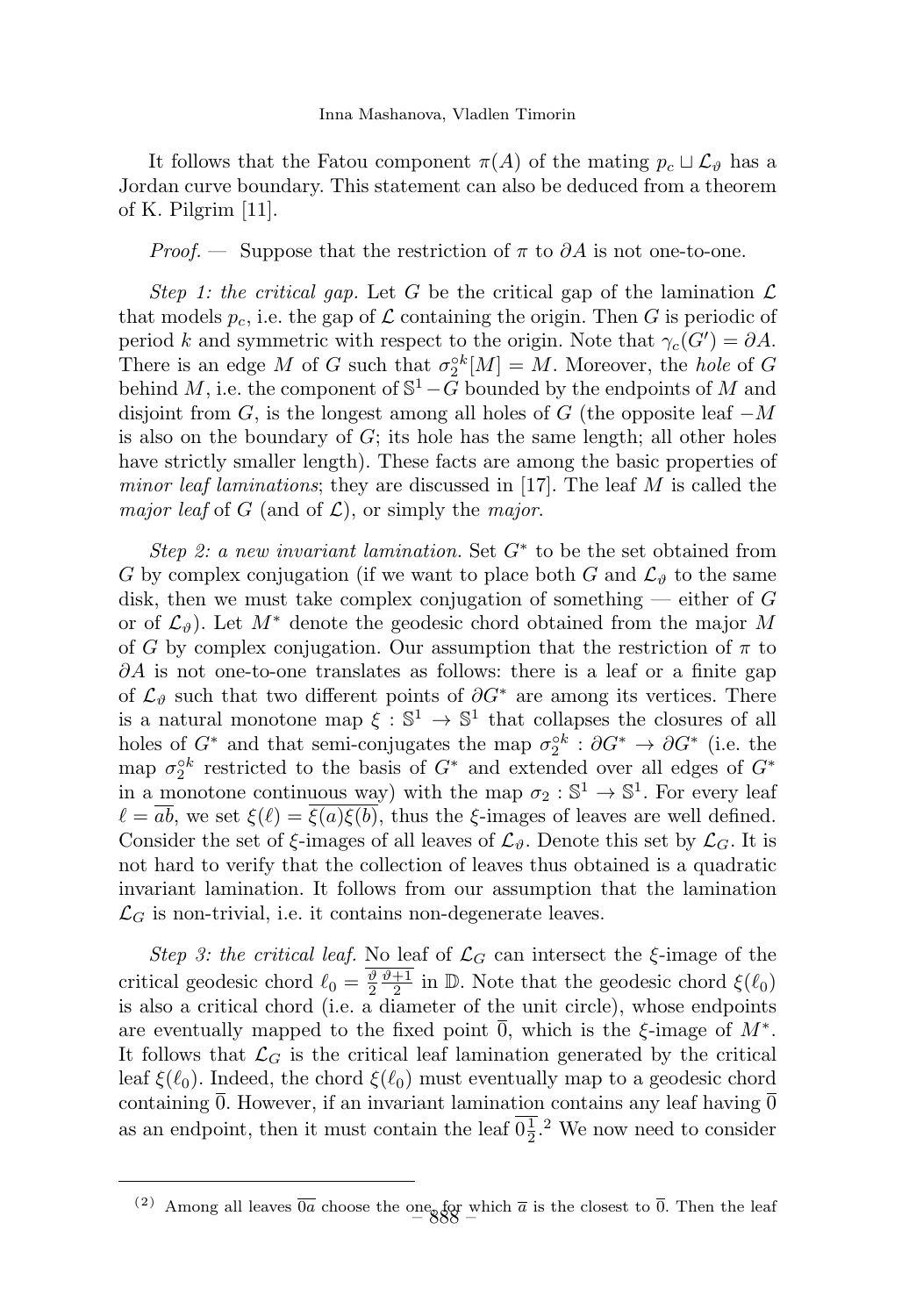two cases: either the leaf  $\xi(\ell_0)$  coincides with  $0\frac{1}{2}$  or no endpoint of this leaf is periodic under the angle doubling map.

Case 1: the leaf  $\xi(\ell_0)$  coincides with  $0\frac{1}{2}$ . In this case, the critical leaf lamination generated by  $0\frac{1}{2}$  is not clean, and all leaves of this lamination are pullbacks of the critical leaf. It follows that every leaf of  $\mathcal{L}_G$  connects two points that both are eventually mapped to  $\overline{0}$ , but not simultaneously. In particular, there is a leaf  $\ell$  of  $\mathcal{L}_{\vartheta}$ , whose  $\xi$ -image coincides with  $0\frac{1}{2}$ . An endpoint of  $\ell$  that projects to  $\overline{0}$  under  $\xi$  must lie in the closure of the complementary arc to  $G^*$  bounded by  $M^*$ . At the same time, this endpoint belongs to  $G^*$  by our assumption. Therefore, it coincides with an endpoint of  $M^*$ . Hence the leaf  $\ell$  shares endpoints with  $M^*$  and with  $-M^*$  (the centrally symmetric to  $M^*$  leaf with respect to the origin). Thus there is a quadrilateral such that two edges of it are  $M^*$  and  $-M^*$ , and the other two edges  $\ell$  and  $-\ell$  are leaves of  $\mathcal{L}_{\vartheta}$ . Both  $\ell$  and  $-\ell$  map to  $\sigma_2(\ell)$ , and both  $M^*$  and  $-M^*$  map to  $\sigma_2(M^*)$ . Hence  $\sigma_2(\ell) = \sigma_2(M^*)$ . The image of  $\ell$  in  $\mathcal{L}_{\theta}(\Omega_c)$  is a closed curve, since both endpoints of M map to the same point under  $\gamma_c$ . Moreover, this closed curve is a periodic leaf of  $\mathcal{L}_{\theta}(\Omega_c)$ , since the endpoints of M are periodic. This contradicts Lemma 2.4.

Case 2: no endpoint of  $\xi(\ell_0)$  is periodic under the angle doubling map. In this case, the lamination  $\mathcal{L}_G$  is clean or becomes clean after removal of the critical leaf and all its pullbacks. It has no infinite gaps, i.e. the entire disk  $\overline{\mathbb{D}}$  is the union of leaves and finite gaps of  $\mathcal{L}_G$ . It follows that the quotient of  $\mathbb{S}^1$  by the equivalence relation generated by  $\mathcal{L}_G$  is a *dendrite* (i.e. is locally connected and homeomorphic to the complement of an open dense topological disk in  $\mathbb{CP}^1$ ). It follows that  $\pi(\partial A)$  must also be a dendrite. This is a contradiction, because the complement to  $\pi(A)$  contains some other Fatou components of the mating  $p_c \sqcup \mathcal{L}_{\vartheta}$ .  $\Box$ 

#### 3. Regluing and topological captures

In this section, we recall the basic properties of regluing, a topological surgery on rational functions introduced in [18]. We will also relate regluing to topological models for captures.

#### 3.1. Topological models for captures

We first describe topological models for captures given in [13]. Let  $p_c$ be a quadratic polynomial such that  $p_c^{\circ k}(0) = 0$ , and  $\beta$  a capture path for  $p_c$  of external angle  $\vartheta$ . A topological model for the conformal capture of  $p_c$ 

 $\overline{0(2a)}$  will intersect the leaf  $\frac{1}{2}(a + \frac{1}{2})$  unless  $a = 1/2$ .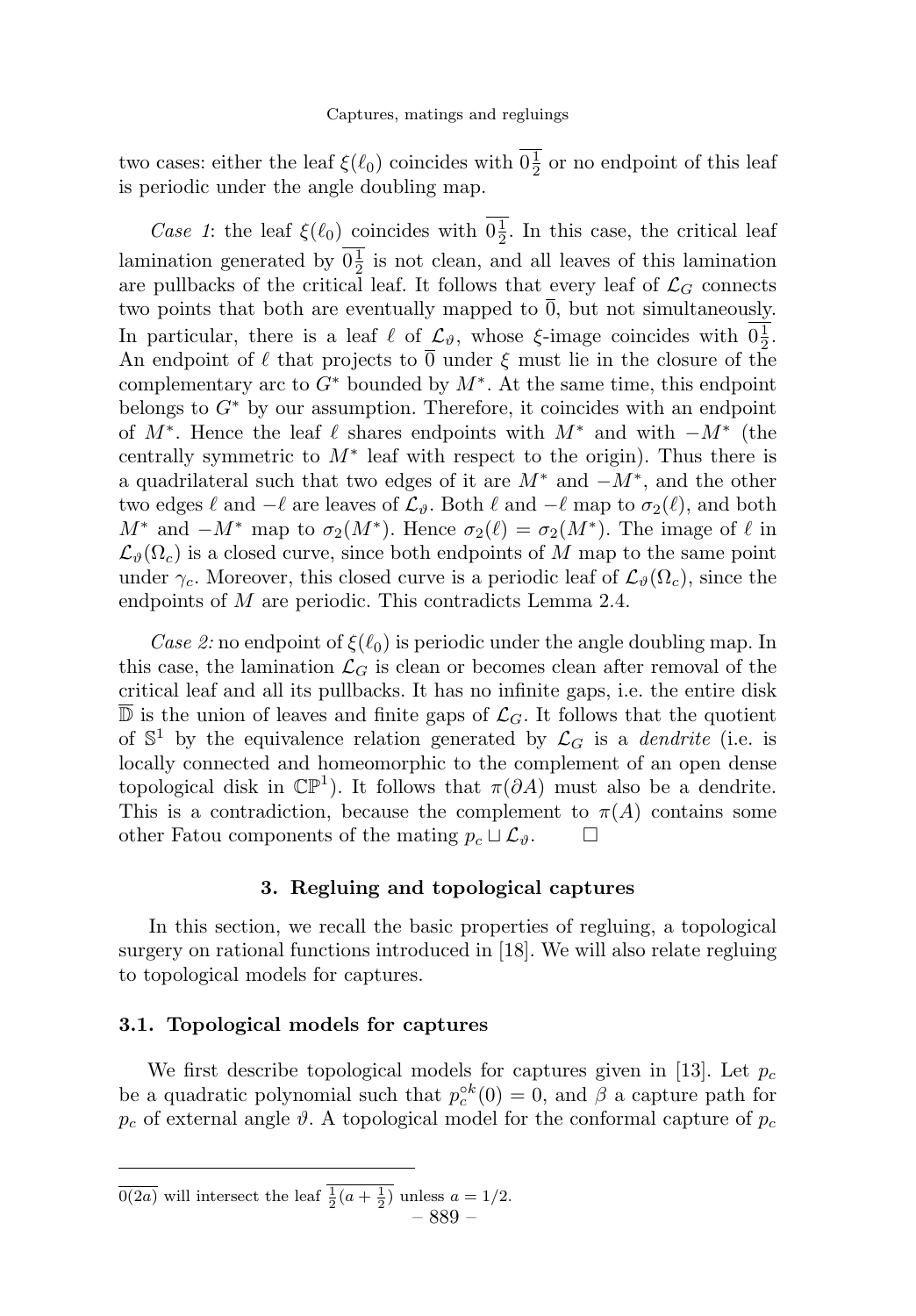corresponding to the capture path  $\beta$  is perhaps easier to describe in terms of regluing of the mating  $p_c \sqcup \mathcal{L}_{\vartheta}$ . However, we need to know in advance that the corresponding mating space is homeomorphic to the sphere. We will prove this statement later using the topological models from [13].

Let  $\mathcal L$  be the quadratic invariant lamination that models  $p_c$ , and G the infinite gap of  $\mathcal L$  that corresponds to the Fatou component of  $p_c$  containing the point  $\beta(1)$ . The map  $\sigma_2 : \mathbb{S}^1 \to \mathbb{S}^1$  extends to a Thurston map  $s_c$  such that  $s_c(\ell) = \sigma_2[\ell]$  for every leaf  $\ell \in \mathcal{L}$ . Moreover, we can set  $s_c(z) = z^2$ outside the unit disk, and arrange that  $0$  be a critical point of  $s_c$  such that  $s_c^{\circ k}(0) = 0$ . The map  $s_c$  is combinatorially equivalent to  $p_c$ . Indeed, the process of collapsing leaves and finite gaps of  $\mathcal L$  can be performed continuously, so that there is a homotopy between  $s_c$  and  $p_c$  consisting of Thurston maps. Moreover, the size of the postcritical set does not change during this homotopy.

We define the point  $w \in G$  as the *center* of G, i.e. the unique point in G that is eventually mapped to 0 under  $s_c$ . Let  $\gamma$  be a simple path that intersects the unit circle exactly once at the point  $\overline{\vartheta} = \gamma(1/2)$  and such that  $\gamma(0) = \infty$ ,  $\gamma(1) = w$ . The Thurston maps  $\sigma_{\gamma} \circ s_c$  and  $\sigma_{\beta} \circ p_c$  are also combinatorially equivalent. We can assume that the path homeomorphism  $\sigma_{\gamma}$  maps some narrow tube T around the curve  $\gamma[0, 1/2]$  inside the gap G. Consider  $T_1 = p_c^{-1}(T)$ . This is a strip (a "tunnel") connecting two gaps of L outside the unit disk. Note that the image of  $T_1$  under the map  $\sigma_{\gamma} \circ s_c$ is in the unit disk, hence is disjoint from  $T_1$ . Taking pullbacks of  $T_1$  under the iterates of  $\sigma_{\gamma} \circ s_c$ , we obtain several disjoint tunnels in  $\mathbb{CP}^1 - \mathbb{D}$ . It is easy to see that the tunnels are arranged in the same way as the pullbacks of the critical leaves in the lamination  $\mathcal{L}_{\vartheta}^{-1}$ , i.e. the tunnels can be realized as slightly fattened leaves (we take only finitely many leaves at a time and use that the tunnels are narrow enough).

We can now formalize the picture with the tunnels. The mating  $p_c \sqcup \mathcal{L}_{\vartheta}$  is modeled by the union  $\mathcal{L} \cup \mathcal{L}_{\vartheta}^{-1}$  in the sense that, to obtain the mating space, we collapse all leaves and finite gaps in this union. We now modify the "twosided lamination"  $\mathcal{L} \cup \mathcal{L}_{\vartheta}^{-1}$  in the following way. The critical leaf  $\ell_0^{-1}$  of  $\mathcal{L}_{\vartheta}^{-1}$ gets "fattened", i.e. it is transformed into a quadrilateral, whose sides are two geodesic chords of  $\mathbb{CP}^1 - \overline{\mathbb{D}}$  and two circle arcs (this quadrilateral serves to model the tunnel  $T_1$ ). To this end, we need to blow up the endpoints  $-\frac{\vartheta}{2}$  and  $-\frac{\vartheta+1}{2}$  of  $\ell_0^{-1}$  to circle arcs. We do the same operation with all the pullbacks of  $\ell_0$ . As a result, we obtain a geodesic lamination  $\mathcal{L}^{-1}_{(\infty)}$  in the complement of the unit disk. The gaps of  $\mathcal{L}^{-1}_{(\infty)}$  are *ideal quadrilaterals* (whose two sides are geodesic chords and two other sides are circle arcs) or finite geodesic polygons. Every leaf of  $\mathcal{L}_{\vartheta}^{-1}$  that is not a pullback of  $\ell_0$  gives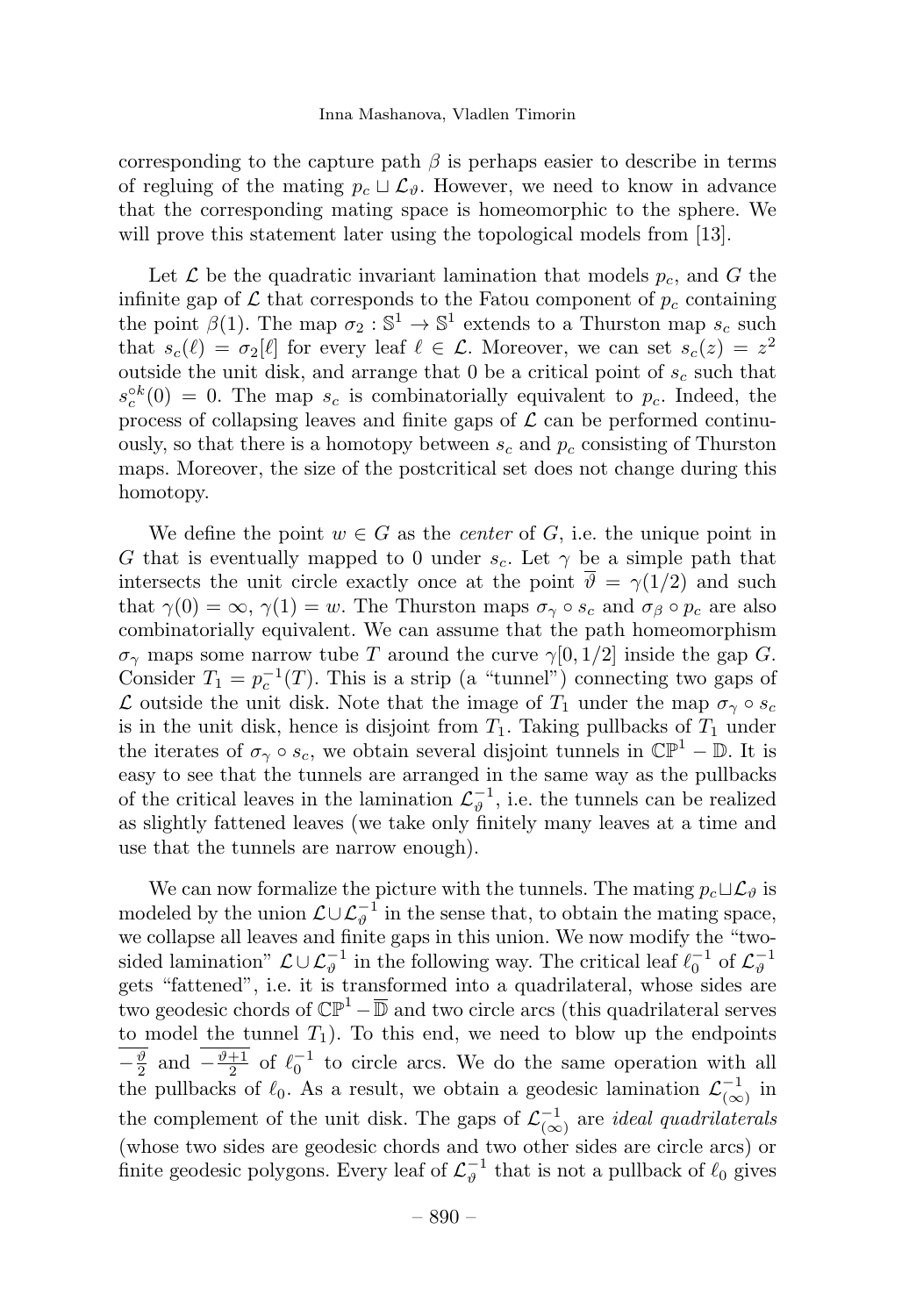rise to a leaf of  $\mathcal{L}^{-1}_{(\infty)}$ . It follows that every finite gap of  $\mathcal{L}^{-1}_{\vartheta}$  gives rise to a finite gap of  $\mathcal{L}^{-1}_{(\infty)}$ .

The process of blowing up certain points of the unit circle into arcs can be formalized in the following way. There exists a two-fold orientationpreserving covering  $s : \mathbb{S}^1 \to \mathbb{S}^1$  and a monotone continuous projection  $\xi : \mathbb{S}^1 \to \mathbb{S}^1$  with the following properties:

- the points  $\overline{a}$  that have non-trivial fibers  $\xi^{-1}(\overline{a})$  are exactly those with  $\sigma_2^{\circ m}(\overline{a}) = \overline{\vartheta}$  for some  $m > 0$ ;
- the projection  $\xi$  semi-conjugates s with  $\sigma_2$ , i.e.  $\xi \circ s = \sigma_2 \circ \xi$ .

Let  $K$  be the Cantor set obtained as the closure of the complement in  $\mathbb{S}^1$  of all non-trivial fibers of  $\xi$ . Then K is invariant under s.

With every leaf  $\overline{ab}$  of  $\mathcal{L}_{\vartheta}$ , we associate one or two geodesic chords of  $\mathbb{CP}^1$  – D. If the fibers of  $\xi$  over a and b are singletons  $\{a'\}$  and  $\{b'\}$ , respectively, then we associate the chord  $\overline{a'b'}^{-1}$  with  $\overline{ab}$ . Otherwise, we associate two *disjoint* chords  $\overline{a'b'}^{-1}$  and  $\overline{a''b''}^{-1}$  with  $\overline{ab}$ , where  $a', a''$  are the endpoints of  $\xi^{-1}(a)$ , and b'', b' are the endpoints of  $\xi^{-1}(b)$ . We can now define a geodesic lamination  $\mathcal{L}^{-1}_{(\infty)}$  in  $\mathbb{CP}^1 - \overline{\mathbb{D}}$  as the set of all geodesic chords associated with leaves of  $\mathcal{L}_{\vartheta}$  in the way just described. The lamination  $\mathcal{L}_{(\infty)}^{-1}$  is s-invariant in the sense of Subsection 2.1.

We can also modify the lamination  $\mathcal L$  so that to make it into an sinvariant lamination  $\mathcal{L}_{(0)}$ . The lamination  $\mathcal{L}_{(0)}$  is uniquely defined by the following properties:

- for every leaf  $\overline{ab}$  of  $\mathcal{L}_{(0)}$ , the geodesic chord  $\overline{\xi(a)\xi(b)}$  is a leaf of  $\mathcal{L}$ ;
- let  $G^1$ ,  $G^2$  be two gaps of  $\mathcal{L}$ , whose bases map to  $G'$  under  $\sigma_2$ ; the geodesic convex hull of  $\xi^{-1}(G^i \cap \mathbb{S}^1)$ ,  $i = 1, 2$ , is a gap of  $\mathcal{L}_{(0)}$ .

In other words, as we blow up a point of the unit circle into an arc, this arc is inserted to the boundary of an infinite gap of  $\mathcal{L}$ .

Consider the union of  $\mathcal{L}_{(0)}$  and  $\mathcal{L}_{(\infty)}$ . It defines an equivalence relation  $\approx$  on  $\mathbb{CP}^1$ : namely, the minimal equivalence relation containing the equivalence relation generated by  $\mathcal{L}_{(0)}$  and the equivalence relation generated by  $\mathcal{L}_{(\infty)}$ . The map s descends to a self-map g of the subset  $K \approx \mathbb{CP}^1 \sim$ . There is a continuous extension of  $q$  to all components of the complement of  $K \approx \text{in } \mathbb{CP}^1/\approx \text{such that } g$  is a Thurston map. Components of the complement of  $K/\approx$  in  $\mathbb{CP}^1/\approx$  will be referred to as *Fatou components* of g. We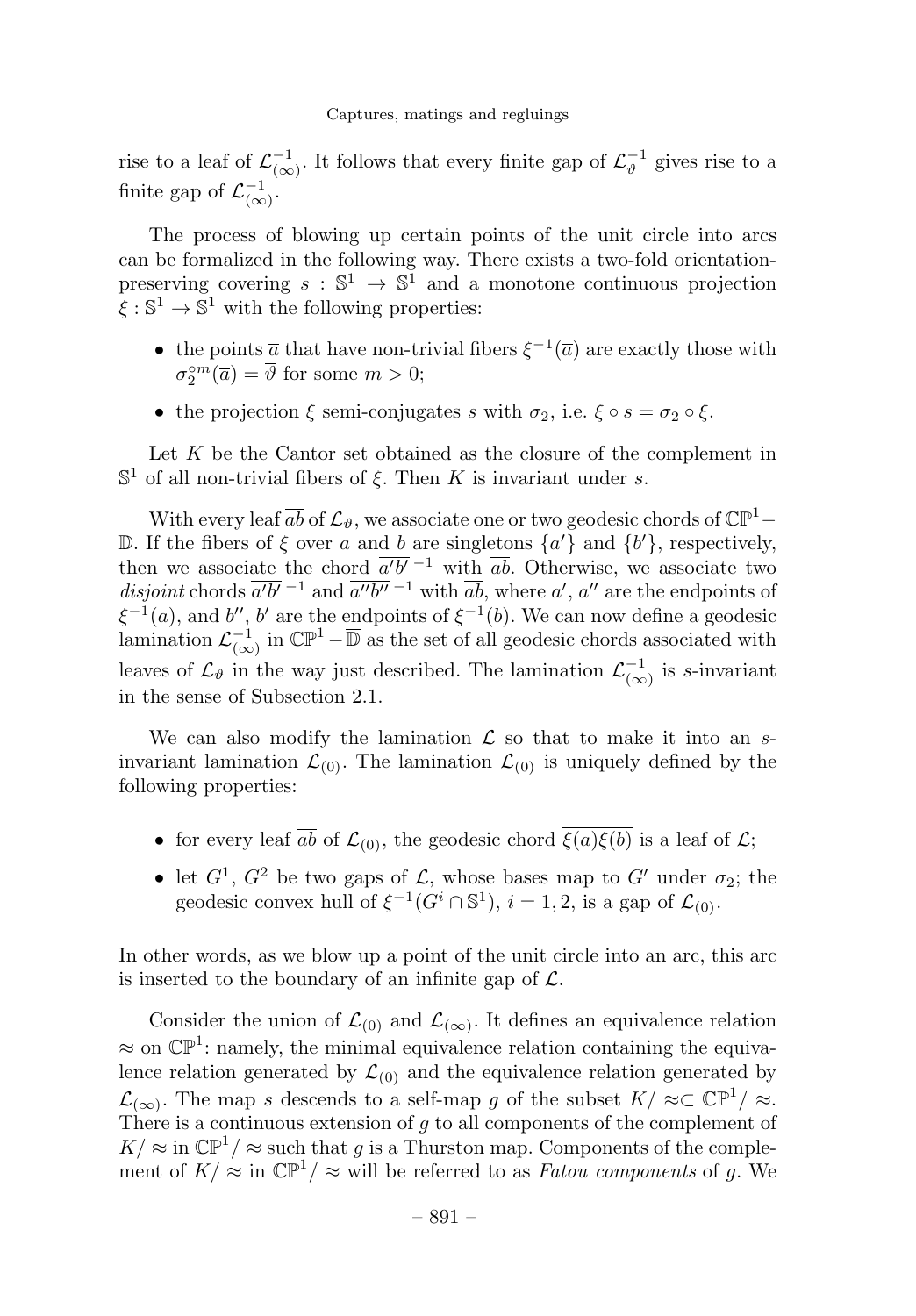Inna Mashanova, Vladlen Timorin

can arrange that every Fatou component be mapped to a periodic Fatou component, and that the periodic Fatou components be super-attracting domains.

THEOREM  $3.1.$  — The map q defined above is topologically conjugate to the conformal capture of  $p_c$  corresponding to the capture path  $\beta$ . In particular, the topological space  $\mathbb{CP}^1/\approx$  is homeomorphic to the sphere.

The proof of this theorem is organized as follows. We can extend the map s to a Thurston map such that  $s(\ell) = \sigma_2[\ell]$  for every  $\ell \in \mathcal{L}_{(0)}$  and  $s(\ell^{-1}) = \sigma_2[\ell^{-1}]$  for every  $\ell^{-1} \in \mathcal{L}_{(\infty)}^{-1}$ . Then it can be shown that s is combinatorially equivalent to  $\sigma_{\gamma} \circ s_c$ , hence also to  $\sigma_{\beta} \circ p_c$ . A rough geometric reason for that is the picture with the tunnels discussed above. Next, we use that a Thurston map combinatorially equivalent to a hyperbolic rational function is semi-conjugate to this function. This general theorem proved in [13] is in fact a version of Thurston's rigidity principle. Thus there is a semi-conjugacy between s and a conformal capture. Finally, the fibers of the semi-conjugacy can be studied, and it can be proved that the fibers are precisely leaves and finite gaps of the two-sided lamination  $\mathcal{L}_{(0)} \cup \mathcal{L}_{(\infty)}^{-1}$ .

Theorem 3.1 has the following immediate corollary.

COROLLARY 3.2. — The mating space of  $p_c \sqcup \mathcal{L}_{\vartheta}$  is homeomorphic to the sphere.

*Proof.* — The mating space is obtained from the space  $\mathbb{CP}^1/\approx$  by collapsing the images of all ideal quadrilaterals. Hence the result follows from the theorem of Moore [6] that characterizes topological quotients of the sphere that are homeomorphic to the sphere.  $\Box$ 

#### 3.2. Regluing

Consider a countable set  $\mathcal Z$  of disjoint simple curves in the sphere  $S^2$ . Recall that Z is said to be a *null-set* if, for every  $\varepsilon > 0$ , there exist only finitely many curves from  $\mathcal{Z}$ , whose diameter is bigger than  $\varepsilon$ . To measure diameter, we can use any metric compatible with the topology of the sphere. It is easy to see that the notion of a null-set does not depend on the choice of a metric. In fact, the notion of a null-set can be stated in purely topological terms. Namely,  $\mathcal Z$  is a null-set if, for every open covering  $\mathcal U$  of  $S^2$ , there exist only finitely many curves from  $\mathcal Z$  that are not entirely covered by an element of  $\mathcal{U}$ .

Regluing data on  $\mathcal Z$  are the choice of an equivalence relation on each curve  $Z \in \mathcal{Z}$  such that there exists a homeomorphism  $h : Z \to [-1,1]$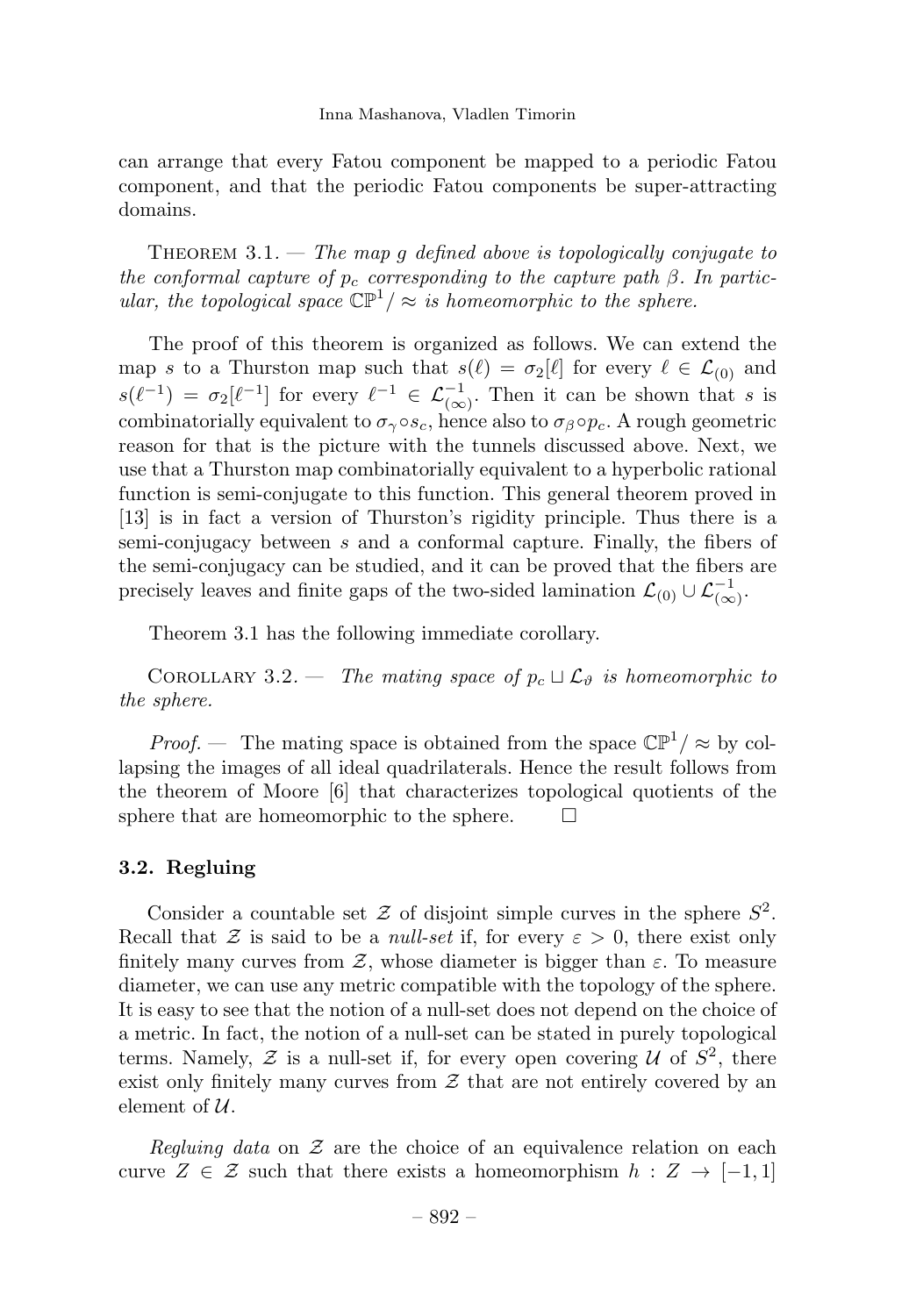that transforms this equivalence relation into the equivalence relation on  $[-1, 1]$ , whose classes are of the form  $\{\pm x\}$ ,  $x \in [0, 1]$ . To define regluing, we need a null-set of disjoint simple curves  $\mathcal Z$  and a choice of regluing data on them. We first cut along the curves in  $\mathcal{Z}$ , and then reglue these curves in a different way. To cut along finitely many curves  $Z_1, \ldots, Z_n$  means to consider the Caratheodory compactification of the set  $U_n = S^2 - \bigcup_{i=1}^n Z_i$ , i.e. the union of the set  $U_n$  and the set of all prime ends of  $U_n$ , equipped with a suitable topology. This is a formalization of an intuitively obvious process: as we cut a surface with boundary along a curve disjoint from the boundary, we obtain a new piece of the boundary, which is a simple closed curve. Thus cutting along finitely many disjoint simple curves in the sphere leads to a compact surface with boundary. In fact the definition works even in the case, where the curves are not disjoint.

We need to be careful when defining a sphere with countably many cuts. Suppose that  $\mathcal Z$  consists of curves  $Z_1, \ldots, Z_n, \ldots$  Let  $Y_n$  be the result of cutting along the curves  $Z_1, \ldots, Z_n$ , i.e. the Caratheodory compactification of  $U_n = S^2 - \bigcup_{i=1}^n Z_i$ . The natural inclusion  $\iota_n : U_{n+1} \to U_n$  gives rise to the continuous map  $\iota_{n*}: Y_{n+1} \to Y_n$  (which is not an inclusion). Let Y be the inverse limit of the topological spaces  $Y_n$  and the continuous maps  $\iota_{n*}$ . The space Y is called the sphere with cuts (made along the set  $\mathcal Z$  of curves). We will sometimes use the notation  $S^2 \ominus \mathcal{Z}$  for Y. In fact, we never used in the definition of Y that curves are disjoint and that they form a null-sequence. Thus  $Y$  is well defined even without these assumptions. We will need these assumptions to glue the cuts. We will also need the regluing data.

Every curve  $Z \in \mathcal{Z}$  gives rise to a simple closed curve  $Z^{\ominus}$  obtained by cutting along Z. Recall that the regluing data contains an equivalence relation on Z such that there is a homeomorphism between Z and  $[-1,1]$ mapping every equivalence class onto  $\{\pm x\}$  for some  $x \in [-1, 1]$ . There are two marked points in  $Z^{\ominus}$  that project to the endpoints of Z. We can now define an equivalence relation on  $Z^{\ominus}$  as follows: two points of  $Z^{\ominus}$  are equivalent if their projections in Z are equivalent, and they are not separated by the marked points of  $Z^{\ominus}$ . Thus the sphere with cuts Y comes equipped with equivalence relations on all the cuts. These equivalence relations extend trivially to an equivalence relation on the entire space Y. The quotient  $Y^*$ of Y by this equivalence relation is called the *regluing* of the sphere  $S^2$ along the null-set of disjoint curves  $\mathcal{Z}$ , equipped with regluing data. We will sometimes use the notation  $S^2 \# \mathcal{Z}$  for this regluing.

It can be shown using Moore's characterization [5] of a topological sphere that the topological space  $Y^*$  is homeomorphic to the sphere (see [18]). Thus we reglued a topological sphere and obtained another topological sphere.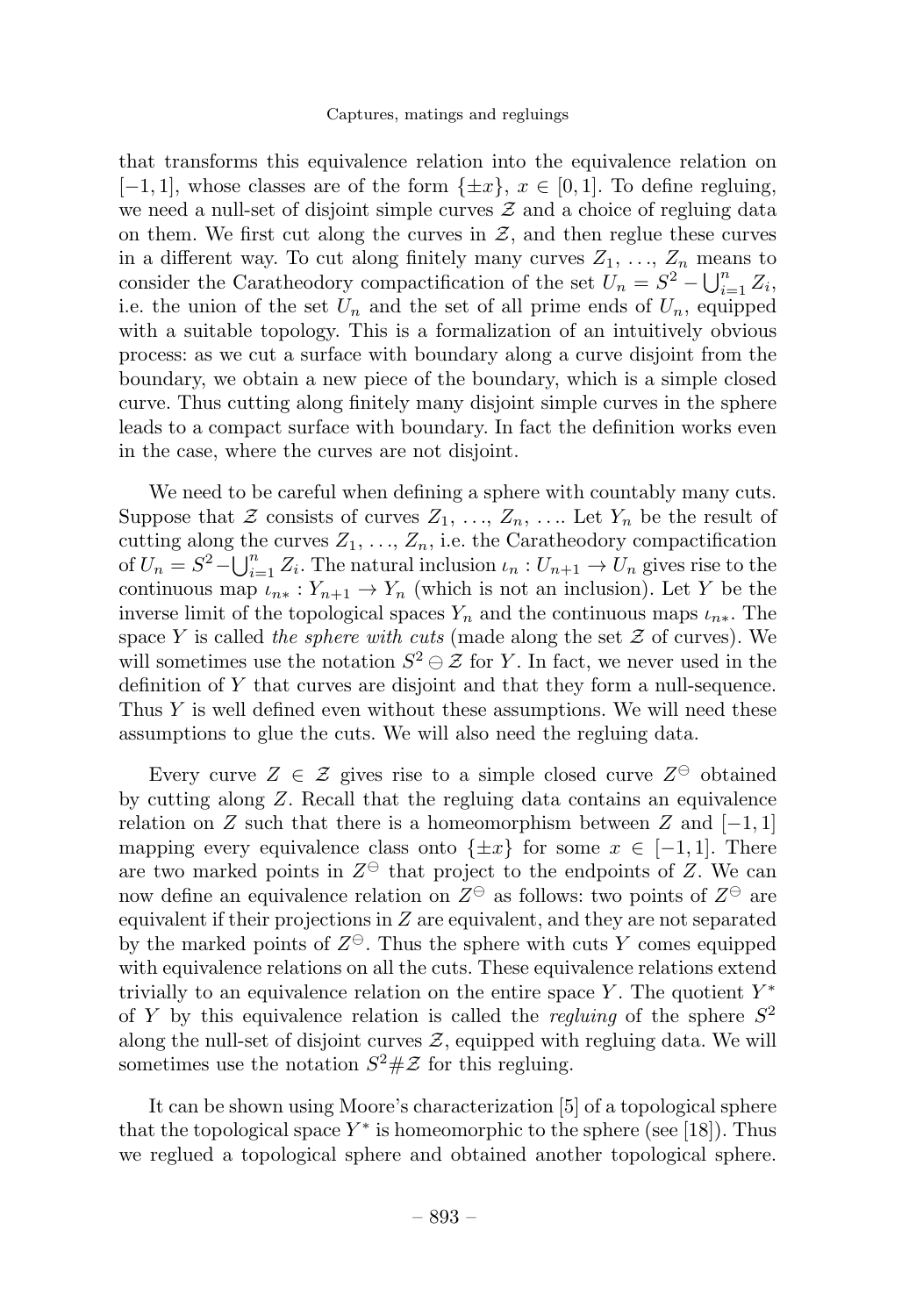This operation becomes useful, however, when we have a geometric structure on the sphere. Then the regluing may produce a different geometric structure.

A continuous map  $f: S^2 \to S^2$  acting on the sphere can be thought of as a geometric structure. Geometrically, we can think that the sphere is equipped with arrows connecting every point  $z \in S^2$  with the point  $f(z)$ . We now assume that  $f$  is an orientation preserving topological branched covering, and see what happens with arrows when we reglue. Cutting along a curve creates problems as we cut through the tips of some arrows. These arrows get doubled, and we obtain two different arrows originating at the same point. To rectify this issue, we also need to cut along the pullbacks of the curve, i.e. along components of its full preimage under the map  $f$ . Hence, if we cut along a curve, we also need to cut along all pullbacks.

Suppose that  $f : S^2 \to S^2$  is a topological branched covering, and  $\alpha_0$ :  $[0, 1] \rightarrow S^2$  a simple path such that  $\alpha_0(0)$  is a critical value of multiplicity one, and there are no other critical values in  $\alpha_0[0, 1]$ . Then there is a simple path  $\alpha_1 : [-1, 1] \to S^2$  such that  $f \circ \alpha_1(t) = \alpha_0(t^2)$ . The point  $\alpha_1(0)$  must be a critical point of f. The path  $\alpha_1$  defines the curve  $Z_1 = \alpha_1[-1, 1]$  together with an equivalence relation on  $Z_1$  identifying  $\alpha_1(t)$  with  $\alpha_1(-t)$  (in other words, two points in  $Z_1$  are equivalent if they are mapped to the same point under f). Let Z be the set of all pullbacks of  $Z_1$ . We will write  $\mathcal{Z} = [\alpha_0]$ .

Suppose that every element  $Z \in \mathcal{Z}$  is mapped to  $Z_1$  one-to-one under a suitable iterate of f. Suppose also that  $\mathcal Z$  is a null-set consisting of disjoint curves. Under these assumptions, the space  $Y^*$  defined above makes sense, and there is a natural map  $F: Y^* \to Y^*$  called the *regluing of f.* We started with a topological dynamical system on the sphere, performed a regluing, and obtained another topological dynamical system on the sphere. We say that the dynamical system  $F: Y^* \to Y^*$  is obtained from  $f: S^2 \to S^2$  by regluing the pullbacks of the path  $\alpha_0$ . As we frequently think of the map  $f: S^2 \to S^2$  as a geometric structure on the sphere, we write  $(S^2, f)$  to indicate that  $S<sup>2</sup>$  is equipped with this structure, and we sometimes write  $(S^2, f) \# \mathcal{Z}$  or  $(S^2, f) \# [\alpha_0]$  for  $(Y^*, F)$ , the space  $Y^*$  equipped with the map  $F$ .

#### 3.3. Captures vs. regluing

Let  $p_c$  be a quadratic polynomial such that  $p_c^{\circ k}(0) = 0$ , and  $\beta$  a capture path for  $p_c$  of external angle  $\vartheta$ . We assume that the Thurston map  $\sigma_\beta \circ p_c$  is combinatorially equivalent to a rational function  $H$ , equivalently, the central gap of  $\mathcal{L}_{\vartheta}(\Omega_c)$  does not disconnect the sphere. We know by Corollary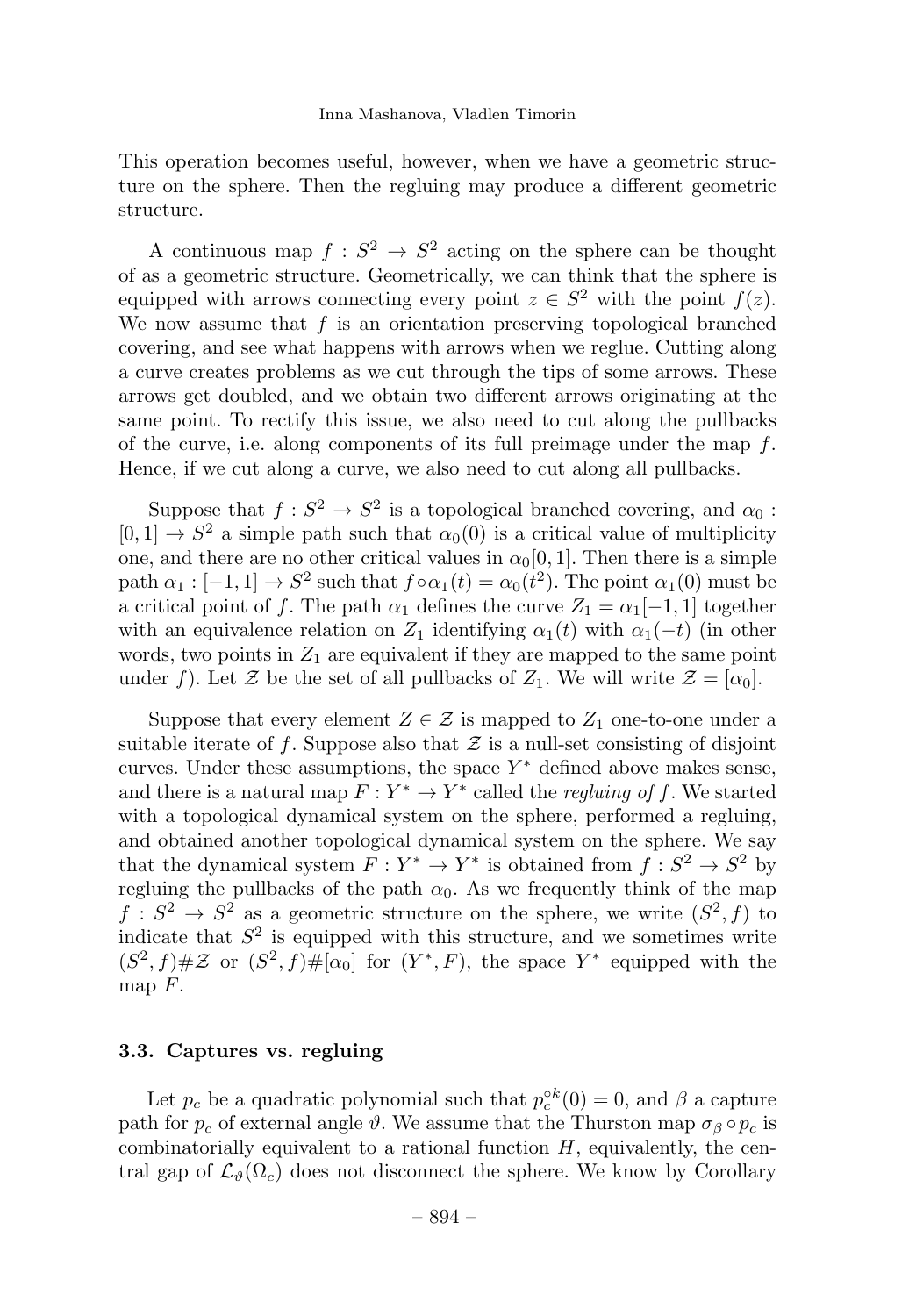#### Captures, matings and regluings

3.2 that the mating space of  $p_c \sqcup \mathcal{L}_{\vartheta}$  is homeomorphic to the sphere. Recall that the Julia set of the mating  $p_c \sqcup \mathcal{L}_{\vartheta}$  is defined as the projection of  $J_c$ under the quotient map  $\pi$  collapsing all leaves and finite gaps of  $\mathcal{L}_{\vartheta}(\Omega_c)$ . The complement of the Julia set is called the Fatou set. Connected components of the Fatou set are called *Fatou components*. We will now describe a topological model for the rational function H in terms of the mating  $p_c \sqcup \mathcal{L}_{\vartheta}$ and regluing.

Let V be the interior component of  $K_c$  containing the point  $v = \beta(1)$ . The restriction of  $\pi$  to V is a homeomorphism. Moreover,  $\pi(V)$  is a Fatou component of the mating  $p_c \sqcup \mathcal{L}_{\vartheta}$  containing the critical value  $\pi(b)$  on its boundary, where  $b = \beta(1/2)$  as above. Let  $\alpha_0 : [0, 1] \to \overline{\pi(V)}$  be any simple path such that  $\alpha_0(0) = \pi(b)$  (the critical value of the mating),  $\alpha_0(1) = \pi(v)$ (the *center* of the Fatou component  $\pi(V)$ ), and  $\alpha_0(0,1) \subset \pi(V)$ . E.g. we can define  $\alpha_0$  as a suitably reparameterized restriction of  $\pi \circ \beta$  to [1/2, 1]. Consider the corresponding topological dynamical system  $F: Y^* \to Y^*$ obtained by regluing the pullbacks of  $\alpha_0$  (up to topological conjugacy, it does not depend on the choice of  $\alpha_0$ , provided that  $\alpha_0$  satisfies the requirements listed above).

THEOREM  $3.3.$  — The conformal capture H is topologically conjugate to the regluing F of the mating  $p_c \sqcup \mathcal{L}_{\vartheta}$ .

The proof is straightforward and can be easily performed by a detailed comparison of the two topological models. We only give a sketch here.

Sketch of a proof.  $\equiv$  First we replace the capture H with its topological model g described in Subsection 3.1. Note that there is a semi-conjugacy between the dynamics of g on the set  $K \approx$  and the dynamics of the mating  $p_c \sqcup \mathcal{L}_{\vartheta}$  on its Julia set. Let h denote this semi-conjugacy. The fiber  $h^{-1}(x)$ of h over any point  $x$  in the Julia set of the mating is either a singleton or a pair of points. Namely,  $h^{-1}(x)$  is a pair of points precisely if x is mapped to the critical value  $\pi(b)$  of the mating under some strictly positive iterate of the mating map. Thus the topological model for  $g: K \to K \to K$  is easy to describe in terms of the action of the mating map on its Julia set by doubling certain points. Note that the regluing does exactly the same thing with the dynamics on the Julia set. Thus  $g: K \to K \to \mathbb{R}$  is topologically conjugate to the restriction of the regluing to the image of the Julia set under the regluing. It remains to extend the topological conjugacy over all components of  $\mathbb{CP}^1/\approx -K/\approx$ , which is straightforward.  $\square$ 

Thus the map F obtained from  $p_c \sqcup \mathcal{L}_{\vartheta}$  by regluing is a topological model for the capture. Note that many different paths give rise to the same capture. Hence we obtain many topological models for the same capture. It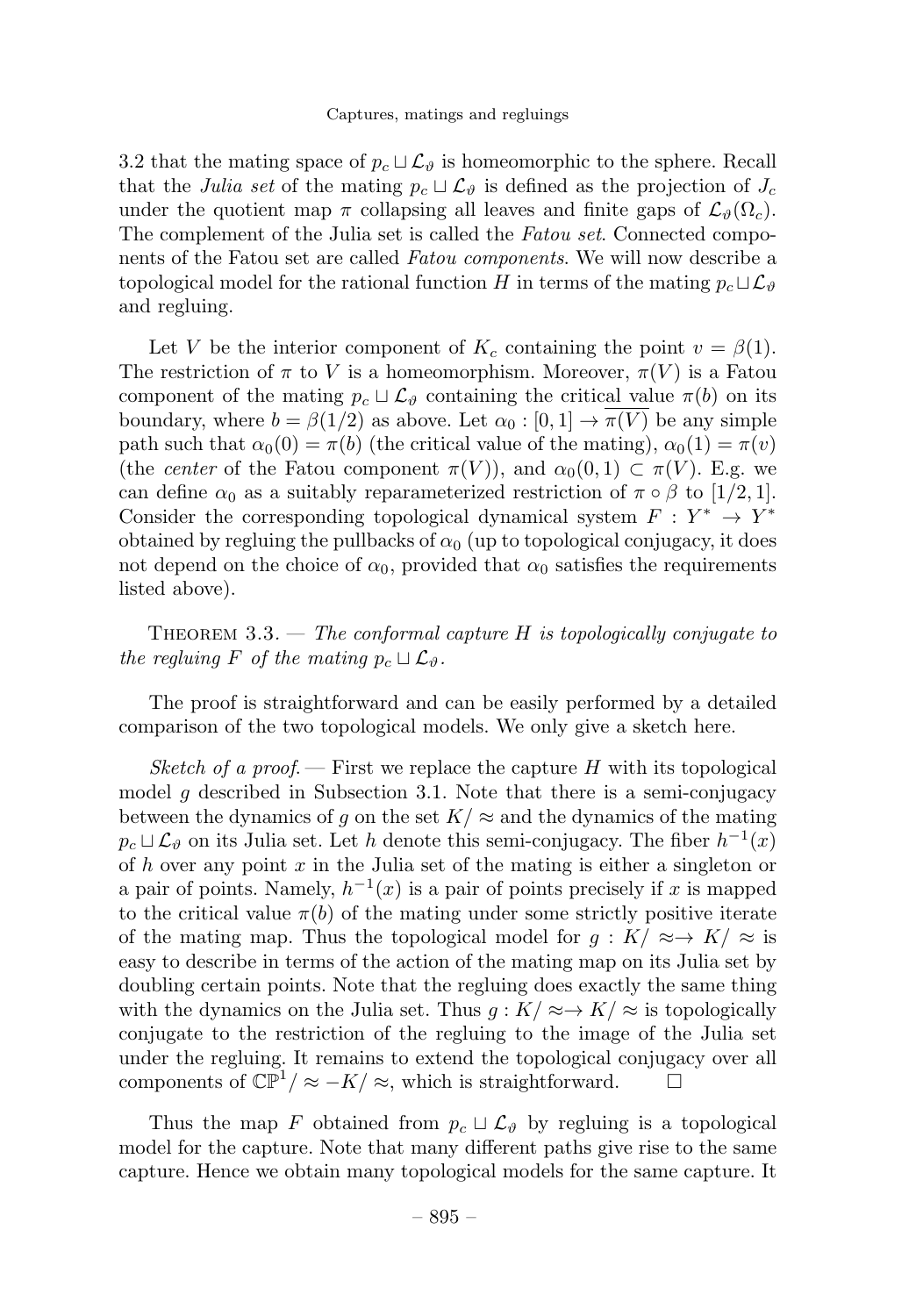is not at all obvious that these models are topologically conjugate unless we use that they are all conjugate to the capture. We would be interested to know a direct proof of the topological conjugacy between the models.

#### 3.4. Reversed regluing

The operation of regluing is reversible. Consider a null-set  $\mathcal Z$  of simple disjoint curves in  $S^2$ , equipped with regluing data. Regluing of this set yields a topological space  $Y^* = S^2 \# \mathcal{Z}$  homeomorphic to the sphere. Actually, it yields more than that. We also obtain a null-set  $\mathcal{Z}^{\#}$  of simple disjoint curves in the space  $Y^*$  equipped with regluing data. Namely, we define  $\mathcal{Z}^{\#}$  as the set of images of all cuts under the natural projection from  $Y$  to  $Y^*$ . Thus the curves in  $\mathcal{Z}^{\#}$  are in one-to-one correspondence with the curves in  $\mathcal{Z}$ . Given any  $Z \in \mathcal{Z}$ , we first cut it to obtain a simple closed curve  $Z^{\ominus}$  and then glue it back in a different way to obtain the corresponding curve  $Z^{\#} \in \mathcal{Z}^{\#}$ . There are natural projections from  $Z^{\ominus}$  to Z and to  $Z^{\#}$ . We can now define an equivalence relation on  $Z^{\#}$  in terms of these projections. Namely, two points of  $Z^{\#}$  are equivalent if they are projections of points, whose images in Z coincide. These equivalence relations define regluing data on the set of curves  $\mathcal{Z}^{\#}$ . In particular, we can consider the regluing  $(S^2 \# \mathcal{Z}) \# \mathcal{Z}^{\#}$ . This topological space is *canonically* homeomorphic to  $S^2$ .

Suppose now that the sphere  $S^2$  is equipped with a topological branched covering  $f : S^2 \to S^2$ , and  $\mathcal{Z} = [\alpha_0]$ , where a simple path  $\alpha_0$  is as in Subsection 3.2. Then, after regluing, we have  $\mathcal{Z}^{\#} = [\alpha_0^{\#}]$ , where the path  $\alpha_0^{\#}$ is obtained as the image of the path  $\alpha_0$  in the space  $S^2 \# \mathcal{Z}$  (the multivalued correspondence between points of  $S^2$  and points of  $S^2 \# Z$  is in fact single valued on  $\alpha_0[0,1]$  since this set is disjoint from all the cuts). We have

$$
(S2, f) = ((S2, f) \# [\alpha_0]) \# [\alpha_0^{\#}].
$$

This means that, to recover  $(S^2, f)$  from the regluing  $(S^2, f) \# \mathcal{Z}$ , we only need to reglue the set of curves  $\lbrack \alpha^{\#}_{0} \rbrack$ .

#### 4. Captures and matings in parameter slices

We now consider some natural complex one-dimensional parameter spaces of rational functions, and discuss parameter values that correspond to captures and matings. Recall now that any rational function  $f : \mathbb{CP}^1 \to \mathbb{CP}^1$ of degree at least two defines the splitting of the Riemann sphere into the Fatou set and the Julia set. However, these sets are not defined in the same way as for polynomials, because infinity is no better than any other point of the sphere, when a non-polynomial rational function acts. By definition,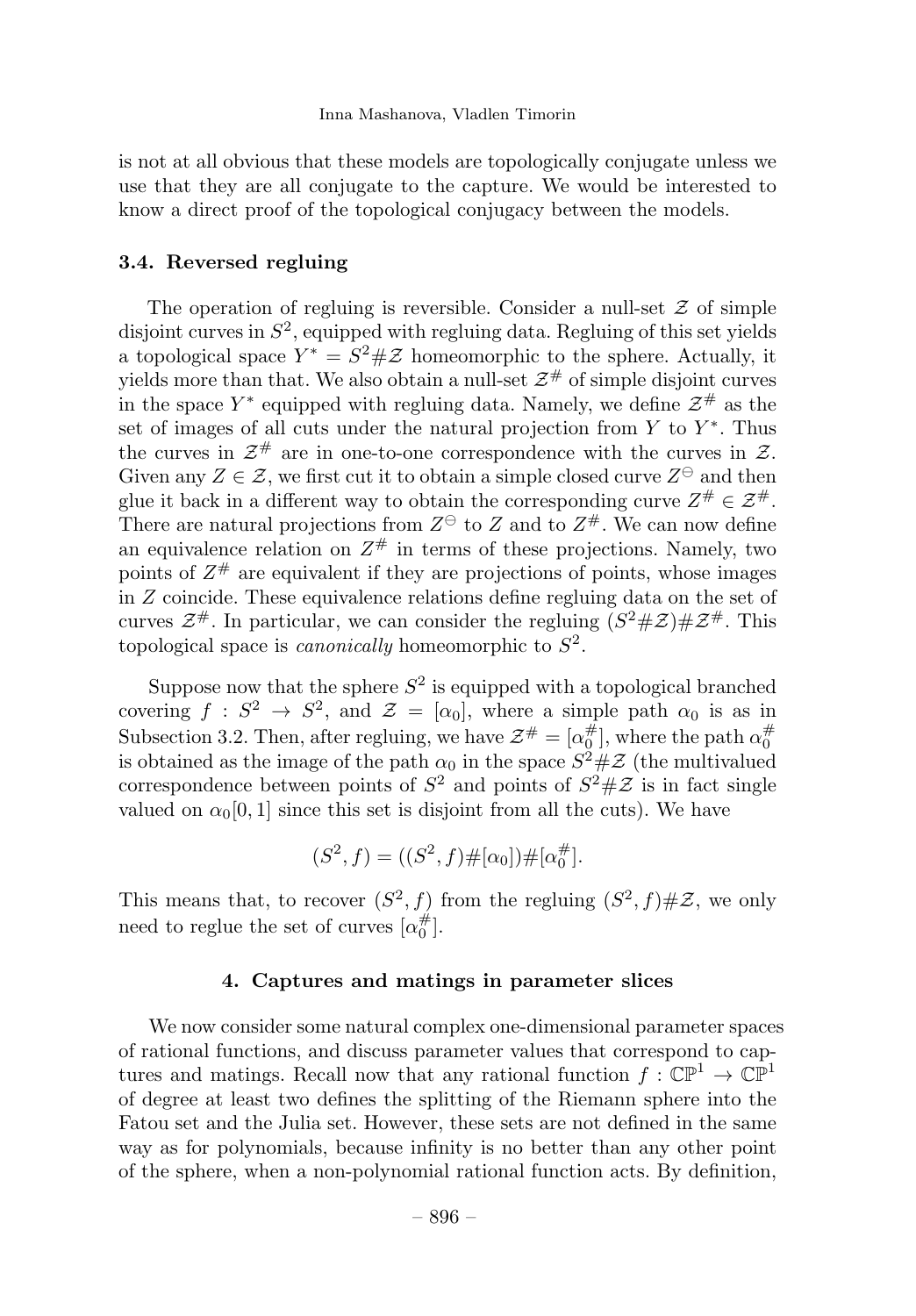the Fatou set of f consists of all points, at which the map f is Lyapunov stable, equivalently, the sequence  $f^{\circ n}$  is equicontinuous. The Julia set is by definition the complement to the Fatou set.

#### 4.1. The slices  $Per_k(0)$

Consider the space  $Rat_2$  of conformal conjugacy classes of all quadratic rational functions with marked critical points. This space is complex twodimensional: a quadratic rational function is determined by five coefficients, and the group  $Aut(\mathbb{CP}^1)$  of conformal automorphisms of the Riemann sphere has complex dimension three. Thus the dimension of the space  $Rat_2$  equals the number of critical points a quadratic rational function has, and this is not a mere coincidence. It is a general observation in holomorphic dynamics that the behavior of critical orbits is to a large extent responsible for the dynamical behavior of the whole map. There are a number of theorems to this effect saying roughly that if all critical orbits behave nicely, then the function itself is nice from the dynamical viewpoint. For example, if all critical orbits are attracted by attracting cycles, then the function is hyperbolic, i.e. 1) there exists a neighborhood of the Julia set and a Riemannian metric on this neighborhood such that the restriction of the function to the Julia set is strictly expanding with respect to this metric, 2) there exists a Riemannian metric on the Fatou set, in which the function is strictly contracting.

To simplify the model (and to make nice pictures) people consider complex one-dimensional slices of  $Rat_2$ . To define the slices, one fixes a particular nice behavior of one critical point, so there remains only one "free" critical point. E.g. one can impose that one critical point is periodic of period  $k$ . We let  $Per_k(0)$  denote the corresponding slice, following J. Milnor [8] (0 in the notation stands for the multiplier of a k-periodic point: having a periodic point of multiplier 0 is the same as having a periodic critical point). More precisely, the space  $Per_k(0)$  is defined as the set of all conformal conjugacy classes of rational functions  $f$  with marked critical points  $c_1, c_2$  such that  $f^{\circ k}(c_1) = c_1$ , and k is minimal with this property. Clearly, each  $Per_k(0)$  is an algebraic curve in the algebraic surface  $Rat_2$ . For  $k = 1, 2, 3$  and 4, the genus of this curve is equal to zero, i.e. there is a rational parameterization.

If  $k = 1$ , then one critical point must be fixed. By a conformal coordinate change, we can map this point to infinity. A rational function, for which the infinity is a fixed critical point, is necessarily a quadratic polynomial. By an affine change of variables, the coefficient with  $z$  can be killed, so that every quadratic polynomial reduces to the form  $z^2 + c$ . Thus  $Per_1(0)$  can be identified with the standard quadratic family  $\{z^2+c\}.$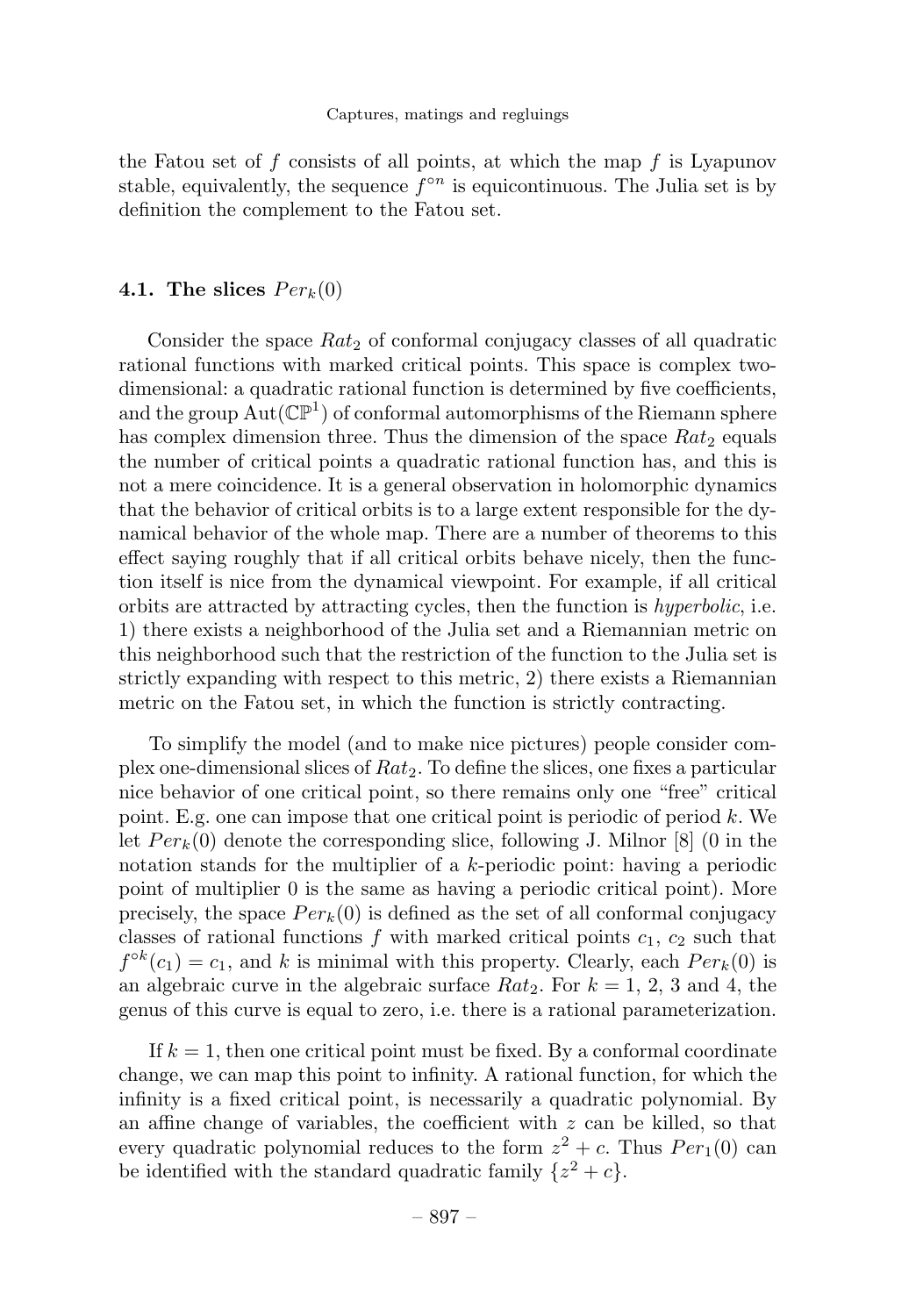Consider the case  $k = 2$ . Any conjugacy class from  $Per_2(0)$  that does not contain the map  $z \mapsto 1/z^2$  has a unique representative of the form  $z \mapsto a/(z^2+2z)$ . Thus  $Per_2(0)$  can be identified with the a-plane punctured at 0, to which we need to add a single point at infinity corresponding to the class of the map  $1/z^2$ . Rational parameterizations for  $Per_3(0)$  and  $Per_4(0)$ are also easy to obtain.

#### 4.2. Hyperbolic components

The set of elements in  $Per_k(0)$  representing hyperbolic functions is open. Connected components of this set are called hyperbolic components. J. Milnor [8] gave a classification of hyperbolic components in  $Per_k(0)$  into four types: A, B, C and D. Hyperbolic elements in  $Per_k(0)$  of type A are classes of rational functions such that both critical points  $c_2$  and  $c_1$  are in the same super-attracting domain (i.e.  $c_2$  lies in the Fatou component containing  $c_1$ ). It can be proved that there are no type A components for  $k > 1$ , and the space  $Per_1(0)$  has just one type A component that is identified with the complement of the Mandelbrot set. Hyperbolic elements in  $Per_k(0)$  of type B are classes of rational functions such that the free critical point  $c_2$  lies in a periodic Fatou component, whose cycle contains  $c_1$  but which itself does not contain  $c_1$ . Every slice  $Per_k(0)$  contains a finite number of type B hyperbolic components (this number is nonzero unless  $k = 1$ ). Hyperbolic elements of  $Per_k(0)$  of type C are classes of rational functions such that the free critical point  $c_2$  lies in a strictly preperiodic Fatou component that is eventually mapped to the component containing  $c_1$ . For all  $k > 1$ , the slices  $Per_k(0)$  contain infinitely many hyperbolic type C components. Finally, hyperbolic elements of  $Per_k(0)$  of type D are classes of rational functions such that  $c_1$  and  $c_2$  lie in disjoint periodic cycles of Fatou components. All slices  $Per_k(0)$  contain infinitely many hyperbolic type D components.

It follows from [4] that every hyperbolic component in  $Per_k(0)$  of type B, C or D has a unique center, i.e. a critically finite conjugacy class. A conformal mating of two hyperbolic critically finite quadratic polynomials represents the center of some type D hyperbolic component in  $Per_k(0)$ . Similarly, a conformal capture of a hyperbolic critically finite quadratic polynomial represents the center of some type C hyperbolic component. However, the converse is not true in general. It is true for  $Per_2(0)$  but, in the slice  $Per_3(0)$ , there are type D components, whose centers are not matings, and there are type C components, whose centers are not captures. Examples are given in [8, Appendix F by J. Milnor and Tan Lei], [14], respectively. We say that a hyperbolic component of type C is a *capture* component if its center is a conformal capture.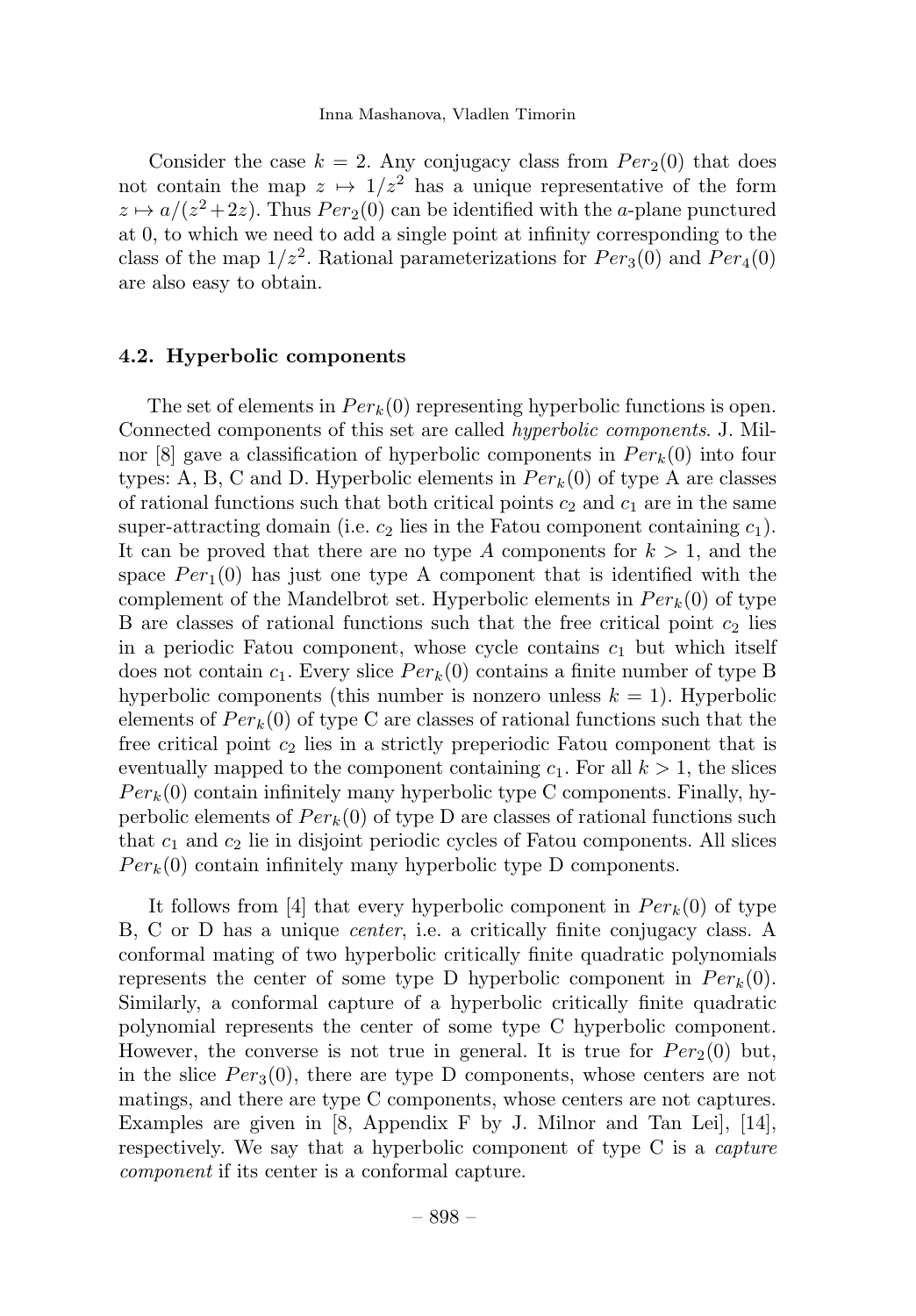#### 4.3. Regluing and type C boundaries

In [18], topological models were given for classes in  $Per_k(0)$  that lie on the boundaries of type C hyperbolic components. These models were defined in terms of regluing. We now cite the result:

THEOREM  $4.1.$  — Suppose that the class of a rational function f belongs to the boundary of a type C hyperbolic component  $\mathcal H$  in  $Per_k(0)$  but does not belong to the boundary of a type B component. Then f is topologically conjugate to a map obtained from the center of  $H$  by regluing.

We now make this statement more precise. Suppose that a rational function f represents a point in the parameter slice  $Per_k(0)$  lying on the boundary of  $H$  but not lying on the boundary of a type B hyperbolic component. Then it can be shown ([18, Subsection 3.3], which imitates an argument from  $[1]$ ) that the critical point  $c_2$  of f belongs to the boundary of some Fatou component W that is eventually mapped to a Fatou component containing  $c_1$ . The critical value  $f(c_2)$  belongs to the boundary of  $f(W)$ . There are two components of  $f^{-1}(f(W))$ , say, W and W. The boundary of each of the two components contains the critical point  $c_2$ . It may also happen that there are more than two Fatou components, whose boundary contains  $c_2$ . Equivalently, there may be more than one Fatou component, whose boundary contains  $f(c_2)$ . However, the choice of the component  $f(W)$  is determined by the choice of a hyperbolic component  $H$ , as is explained in [18, Subsection 3.3].

Let m be the minimal positive integer such that  $f^{\circ m}(W) \ni c_1$ . The Fatou component W has a unique center, i.e. a point  $z_W$  such that  $f^{\circ m}(z_W) = c_1$ . We now consider a simple path  $\alpha_0 : [0,1] \rightarrow f(W)$  such that  $\alpha_0(0) =$  $f(c_2)$ ,  $\alpha_0(1) = f(z_W)$ , and  $\alpha_0(0,1) \subset f(W)$ . Such a path exists because the boundary of  $f(W)$  is locally connected (see [1, 18]). There is a unique simple path  $\alpha_1 : [-1,1] \to \mathbb{CP}^1$  such that  $f \circ \alpha_1(t) = \alpha_0(t^2)$  for all  $t \in [-1,1]$ . Then  $\alpha_1(0)$  must coincide with the critical point  $c_2$ . We can now reglue the path  $\alpha_1$  and all its pullbacks according to the construction given above. Let  $H$  be a hyperbolic critically finite rational function representing the center of H. Then  $(\mathbb{CP}^1, H)$  is topologically conjugate to  $(\mathbb{CP}^1, f) \# [\alpha_0]$ . Since regluing is reversible, we can also obtain the topological dynamical system  $(\mathbb{CP}^1, f)$  as a regluing  $(\mathbb{CP}^1, H) \# [\alpha_0^{\#}]$ . Here the simple path  $\alpha_0^{\#}$ :  $[0,1] \rightarrow \mathbb{CP}^1$  connects the non-periodic critical value of H to a boundary point of the Fatou component containing it. This statement is a more precise form of Theorem 4.1 cited above.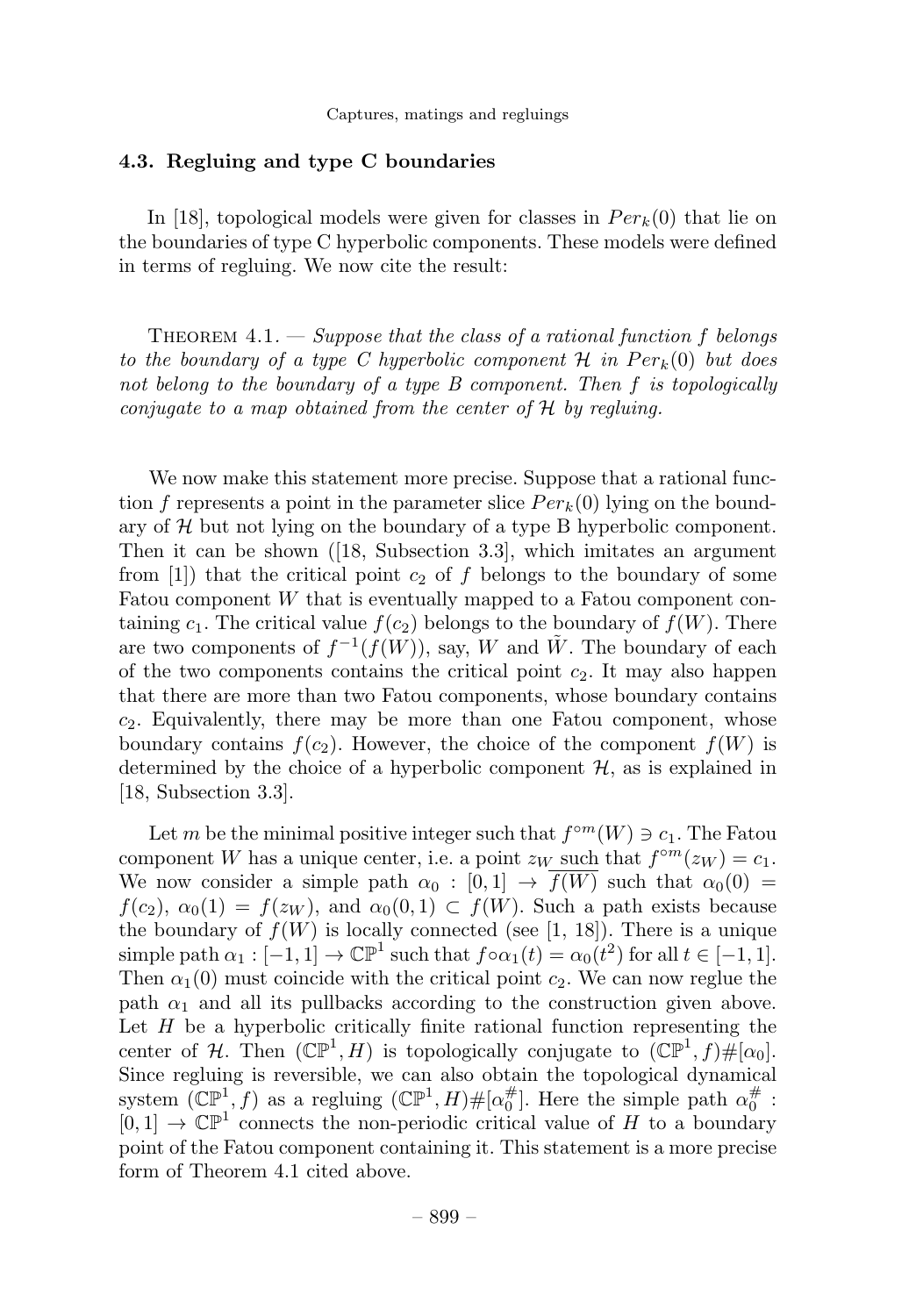#### 4.4. Angles on the boundaries of capture components

Let  $H$  be a capture component, i.e. a type C hyperbolic component in  $Per_k(0)$ , whose center is a capture. Every point of  $\partial \mathcal{H}$  that is not on the boundary of a type B component is determined by its *angle*. Let  $f$  be a rational function representing this point of the parameter slice. Then the critical value  $f(c_2)$  of f belongs to the boundary of a Fatou component  $f(W)$  that is eventually mapped to the Fatou component containing  $c_1$ . Moreover, as was mentioned above, the choice of the Fatou component  $f(W)$ is determined by the choice of the type C component  $\mathcal{H}$ , whose boundary contains the class of f.

Angles of points on the boundary of  $f(W)$  are defined similarly to internal angles in polynomial case. By the Böttcher theorem, there exists a bi-holomorphic map  $\psi : \mathbb{D} \to f^{\circ m}(W)$  that conjugates the map  $z \mapsto z^2$ with the restriction of the map  $f^{\circ k}$  to  $f^{\circ m}(W)$ . Here m is the minimal integer such that  $f^{\circ m}(W) \ni c_1$ . Since the boundary of  $f^{\circ m}(W)$  is locally connected, there is a continuous extension  $\overline{\psi}: \overline{\mathbb{D}} \to \overline{f^{\circ m}(W)}$ . The point of angle  $\varkappa \in \mathbb{R}/\mathbb{Z}$  on the boundary of  $f^{\circ m}(W)$  is by definition the point  $\psi(\overline{\varkappa})$ . The point of angle  $\varkappa \in \mathbb{R}/\mathbb{Z}$  on the boundary of  $f(W)$  is by definition the point  $z \in \partial f(W)$  such that  $f^{\circ m-1}(z)$  is the point of angle  $\varkappa$ on the boundary of  $f^{\circ m}(W)$ . Since the boundary of  $f(W)$  maps one-to-one onto the boundary of  $f^{\circ m}(W)$  under  $f^{\circ m-1}$ , the point of angle  $\varkappa$  on the boundary of  $f(W)$  is well defined.

Recall that a set  $A_{\lambda} \subset \mathbb{CP}^1$  depending on a parameter  $\lambda$  (taking values in a Riemann surface  $\Lambda$ ) moves holomorphically with  $\lambda$  if there is a subset  $A \subset \mathbb{CP}^1$  and a map  $(a, \lambda) \mapsto \iota_{\lambda}(a)$  (a *holomorphic motion*) from  $A \times \Lambda$  to  $\mathbb{CP}^1$  that is holomorphic with respect to  $\lambda$  for every fixed  $a \in A$ , injective with respect to a for every fixed  $\lambda \in \Lambda$ , and such that  $\iota_{\lambda}(A) = A_{\lambda}$  for every  $\lambda \in \Lambda$ . A theorem, sometimes called the  $\lambda$ -lemma, of Mañe, Sud and Sullivan [7] claims that if  $A_{\lambda}$  moves holomorphically with  $\lambda$ , and  $\iota_{\lambda_0}$  is a quasisymmetric embedding for some  $\lambda_0 \in \Lambda$ , then all  $\iota_\lambda$  are quasi-symmetric embeddings; moreover, the closure  $A_{\lambda}$  also moves holomorphically with  $\lambda$ .

Let  $\lambda \in Per_k(0)$  be a parameter value, and  $f_\lambda$  a rational function representing  $\lambda$ . Suppose that  $f = f_{\lambda_0}$ . At least for the values of  $\lambda$  that are close to  $\lambda_0$ , we can choose representatives so that  $f_\lambda$  depends holomorphically on  $\lambda$ . There is a holomorphic motion that includes the sets  $V_{\lambda} = f_{\lambda}(W_{\lambda})$ such that  $V_{\lambda_0} = f(W)$ , and  $V_{\lambda}$  is a Fatou component of  $f_{\lambda}$  (see the proof of Proposition 4.2 that follows for more detail on this holomorphic motion). By the  $\lambda$ -lemma, the boundaries  $\partial V_\lambda$  also move holomorphically. We can continue this holomorphic motion all the way up to the center  $\lambda_1$  of the hyperbolic component  $H$ . As follows from the topological model for captures,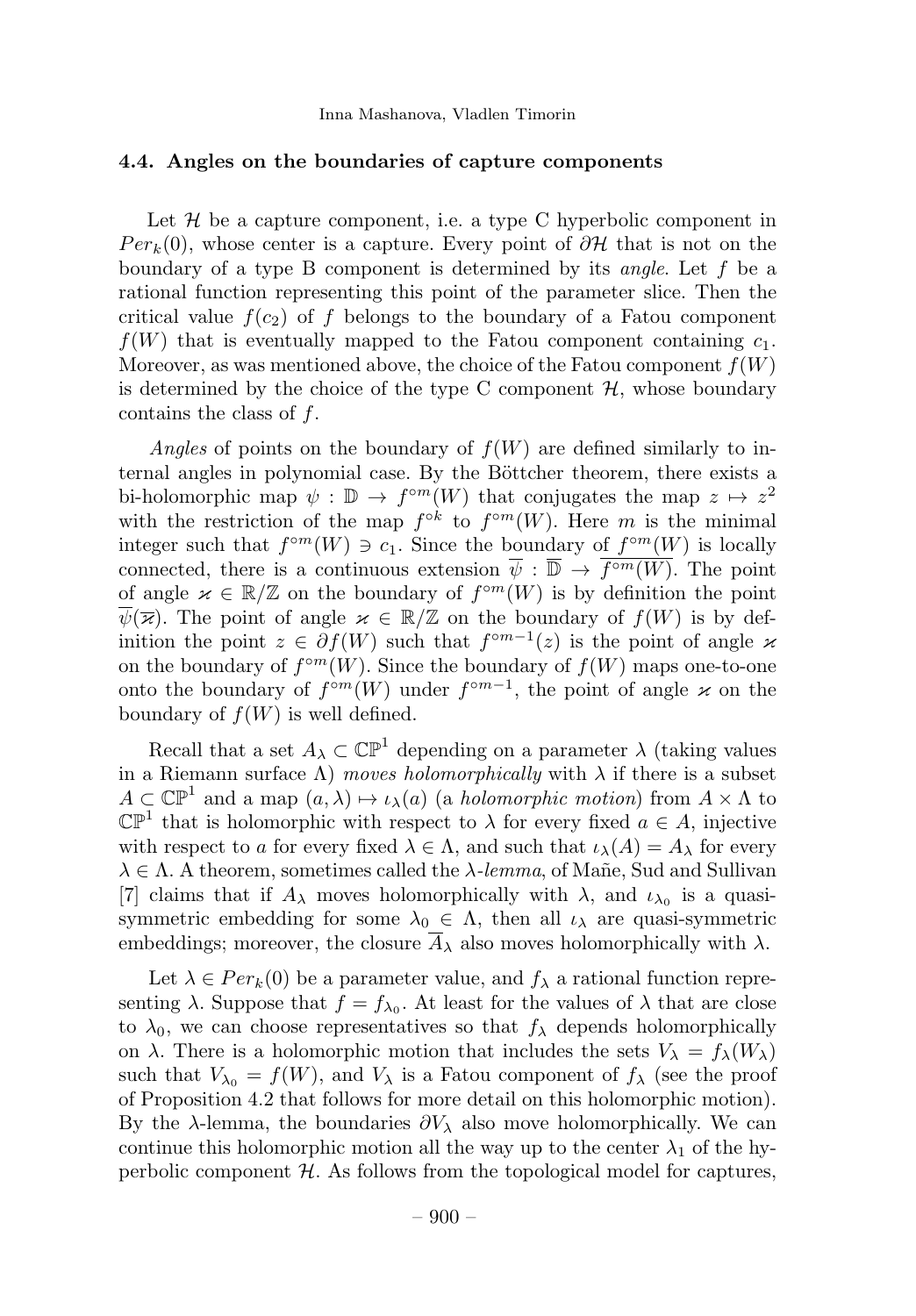the boundary of  $f_{\lambda_1}(W_{\lambda_1})$  is homeomorphic to the boundary of a periodic Fatou component in the mating  $p_c \sqcup \mathcal{L}_{\vartheta}$ . On the other hand, by the holomorphic motion argument, the boundary of  $f_{\lambda_1}(W_{\lambda_1})$  is homeomorphic to the boundary of  $f(W)$ . Therefore, by Proposition 2.5, the boundary of  $f(W)$ is a Jordan curve. It follows that different angles cannot correspond to the same point on the boundary of  $f(W)$ , i.e. every point on the boundary of  $f(W)$  has a well-defined angle.

We can now define the angle of the point in  $\partial \mathcal{H}$  represented by f as the angle of the critical value  $f(c_2)$  in  $\partial f(W)$  (in the sense just described). If  $\beta$  denotes the union of all type B components, then the angle is a function on  $\partial \mathcal{H} - \overline{\mathcal{B}}$  with values in  $\mathbb{R}/\mathbb{Z}$ .

PROPOSITION  $4.2$ . — The angle is an injective continuous function on  $\partial \mathcal{H} - \overline{\mathcal{B}}.$ 

We need the following simple lemma (cf. also [1]):

LEMMA 4.3. — Let  $z_{\lambda} \in \mathbb{CP}^1$  be a point, and  $R_{\lambda} \subset \mathbb{CP}^1$  be a set. Suppose that both  $z_{\lambda}$  and  $R_{\lambda}$  are moving holomorphically with  $\lambda \in \Lambda$ . If  $z_{\lambda_0} \in \overline{R}_{\lambda_0}$ for some  $\lambda_0 \in \Lambda$ , then we either have  $z_{\lambda} \in R_{\lambda}$  for values of  $\lambda$  arbitrarily close to  $\lambda_0$ , or  $z_\lambda \in \overline{R}_\lambda - R_\lambda$  for all  $\lambda$  sufficiently close to  $\lambda_0$ .

*Proof.* — Let  $\iota : R \times \Lambda \to \mathbb{CP}^1$  be the holomorphic motion of  $R_\lambda$  so that  $R_{\lambda} = \iota_{\lambda}(R)$  for all  $\lambda \in \Lambda$ . We assume that  $R \subset \mathbb{CP}^1$  and  $\iota_{\lambda_0}$  is a homeomorphic embedding. By the  $\lambda$ -lemma,  $\iota$  extends to a holomorphic motion  $\bar{\iota} : \bar{R} \times \Lambda \to \mathbb{CP}^1$ . Consider the holomorphic functions  $z_{\lambda}$  and  $w_{\lambda} =$  $\overline{\iota}_{\lambda}(r_0)$  of  $\lambda$ , where  $r_0 \in \overline{R}$  is the point such that  $\overline{\iota}_{\lambda_0}(r_0) = z_{\lambda_0}$ . By definition, the holomorphic function  $z_{\lambda} - w_{\lambda}$  of  $\lambda$  vanishes at  $\lambda = \lambda_0$ . As  $\lambda$  goes around the circle  $|\lambda - \lambda_0| = \varepsilon$ , the point  $z_{\lambda} - w_{\lambda}$  makes at least one loop around 0, unless  $z_{\lambda} = w_{\lambda}$  identically for  $\lambda$  in some neighborhood of  $\lambda_0$ . Therefore, for  $r \in R$  very close to  $r_0$ , the point  $z_{\lambda} - \iota_{\lambda}(r)$  also makes at least one loop around 0. We conclude that the function  $z_{\lambda} - \iota_{\lambda}(r)$  vanishes for some  $\lambda$  in the disk  $|\lambda - \lambda_0| < \varepsilon$ . the disk  $|\lambda - \lambda_0| < \varepsilon$ .

*Proof of Proposition 4.2.* — Let  $\lambda \in Per_k(0)$  be a class of rational functions, and  $f_{\lambda}$  a rational function representing  $\lambda$ . We can choose representatives  $f_{\lambda}$ , at least locally, so that that they depend holomorphically on  $\lambda$ . We let  $A_{\lambda}$  denote the immediate basin of the periodic critical point  $c_1^{\lambda}$  of  $f_{\lambda}$ , i.e. the Fatou component of  $f_{\lambda}$  containing  $c_1^{\lambda}$ . We know that  $A_{\lambda}$  moves holomorphically with  $\lambda$ . More precisely, the bi-holomorphic isomorphism  $\psi_{\lambda} : \mathbb{D} \to A_{\lambda}$  conjugating the map  $z \mapsto z^2$  with the restriction of  $f_{\lambda}^{\circ k}$  to  $A_{\lambda}$ is a holomorphic motion.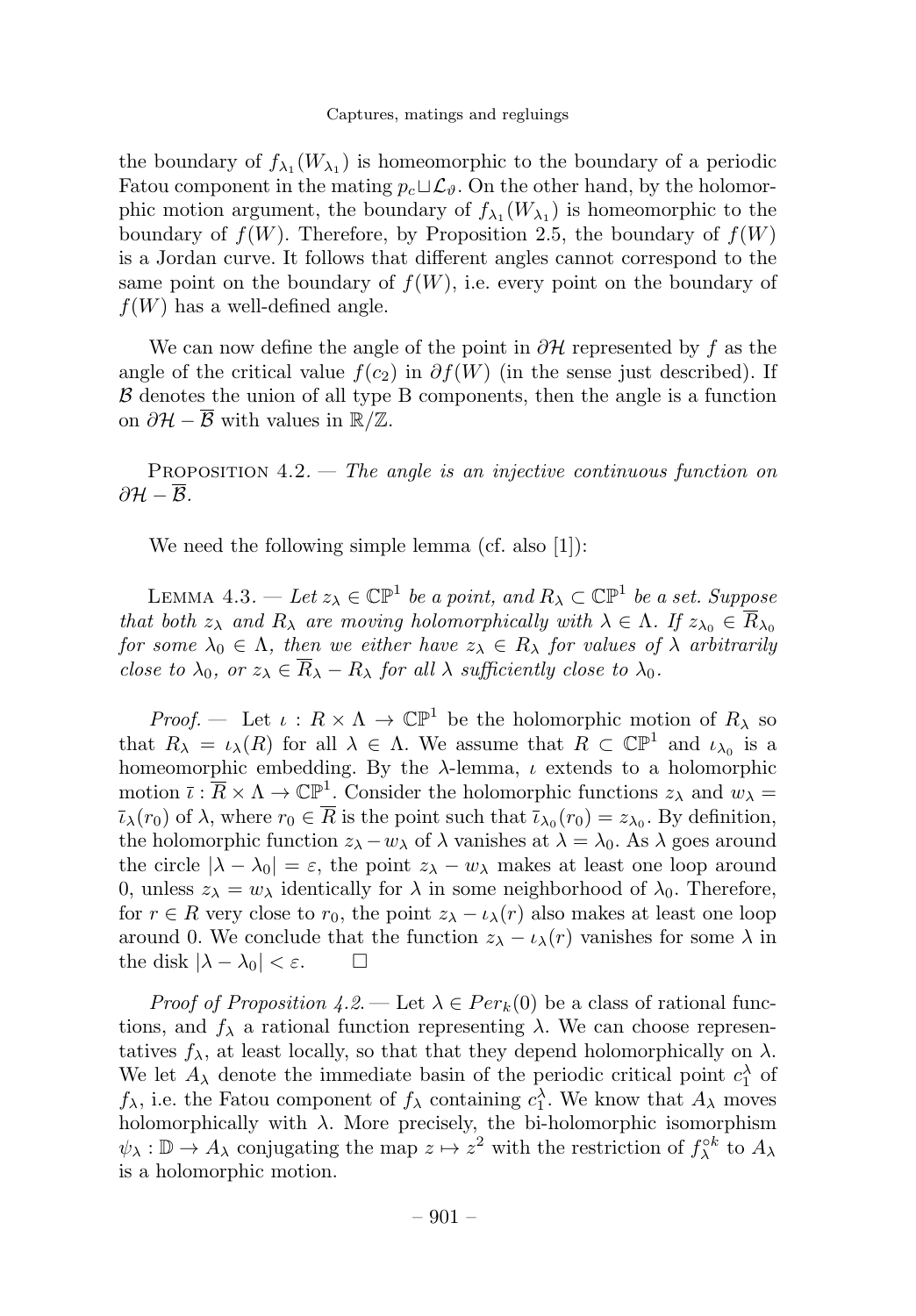#### Inna Mashanova, Vladlen Timorin

Define the ray of angle  $\theta$  in  $A_{\lambda}$  as the set of all points  $R_{\lambda}(t, \theta)$  =  $\psi_{\lambda}(e^{-t+2\pi i\theta})$ , where t runs through  $(0,\infty)$  (this ray will sometimes be denoted by  $R_{\lambda}(\theta)$ . If  $f_{\lambda}$  is hyperbolic, then every ray *lands*, i.e. there exists a limit of  $R_\lambda(t, \theta)$  as  $t \to 0$ . By the  $\lambda$ -lemma, the closure  $R_\lambda(\theta)$  of every ray moves holomorphically with  $\lambda \in \Lambda = Per_k(0) - \overline{\mathcal{B}}$ . We denote the corresponding holomorphic motion by  $\overline{\psi}_{\lambda}$ . It follows that the ray  $R_{\lambda}(\theta)$  always lands at the point  $\overline{\psi}_{\lambda}(\overline{\theta})$ .

Suppose that, for every  $\lambda \in \mathcal{H}$ , the non-periodic critical point  $c_2^{\lambda}$  belongs to some Fatou component  $W_{\lambda}$  such that  $f_{\lambda}^{\circ m}(W_{\lambda}) = A_{\lambda}$ , and m is the smallest positive integer with this property (clearly, the number  $m$  does not depend on the choice of  $\lambda$  in  $\mathcal{H}$ ). Consider the map  $\lambda \mapsto \psi_{\lambda}^{-1}(f_{\lambda}^{\circ m}(c_2^{\lambda}))$ . This is a holomorphic map from  $\mathcal H$  to  $\mathbb D$ . It is proved in [12] that this map is actually a bi-holomorphic isomorphism between  $\mathcal H$  and  $\mathbb D$ . Let  $\Psi_{\mathcal H}$  denote the inverse of this map.

Define the parameter ray  $\mathcal{R}_{\mathcal{H}}(\theta)$  in H as the set of all points of the form  $\mathcal{R}_{\mathcal{H}}(t, \theta) = \Psi_{\mathcal{H}}(e^{-t+2\pi i\theta}),$  where  $t \in (0, \infty)$ . We will now prove that every point  $\lambda_0 \in \partial \mathcal{H} - \overline{\mathcal{B}}$  is the landing point of exactly one parameter ray. Indeed, the non-periodic critical point  $c_2^{\lambda_0}$  of  $f_{\lambda_0}$  has a well-defined angle  $\theta$ , i.e.  $f_{\lambda_0}^{\circ m}(c_2^{\lambda_0}) \in \overline{R_{\lambda_0}(\theta)}$ . Both the point  $f_{\lambda}^{\circ m}(c_2^{\lambda})$  and the set  $\overline{R_{\lambda}(\theta)}$  move holomorphically with  $\lambda$ . By Lemma 4.3, the point  $\lambda_0$  is an accumulation point of the parameter ray  $\mathcal{R}_{\mathcal{H}}(\theta)$ , i.e. a partial limit of  $\mathcal{R}_{\mathcal{H}}(t, \theta)$  as  $t \to 0$ . A point  $\lambda_0$  in  $\partial \mathcal{H} - \overline{\mathcal{B}}$  of angle  $\theta$  is a zero of the holomorphic function

$$
\lambda \mapsto f_{\lambda}^{\circ m}(c_2^{\lambda}) - \overline{\psi}_{\lambda}(e^{2\pi i \theta}).
$$

Since this function is not constant, its zeros must be isolated. Therefore, there are no other points of angle  $\theta$  in a neighborhood of  $\lambda_0$  in  $\Lambda$ . On the other hand, by [18, Proposition 5], all accumulation points of the parameter ray  $\mathcal{R}_{\mathcal{H}}(\theta)$  must have angle  $\theta$ . Since the set of accumulation points is connected, the ray  $\mathcal{R}_{\mathcal{H}}(\theta)$  must land at  $\lambda_0$ . Since any parameter ray can only land at one point, we obtain that the angle is an injective function on  $\partial \mathcal{H} - \mathcal{B}$ . The continuity of this function follows from the fact that a zero of a holomorphic function depending continuously on parameters moves continuously with respect to parameters.  $\square$ 

COROLLARY 4.4. — Suppose that  $H$  is a capture hyperbolic component, whose closure is disjoint from  $\overline{B}$ . Then the angles establish a homeomorphism between ∂H and R/Z.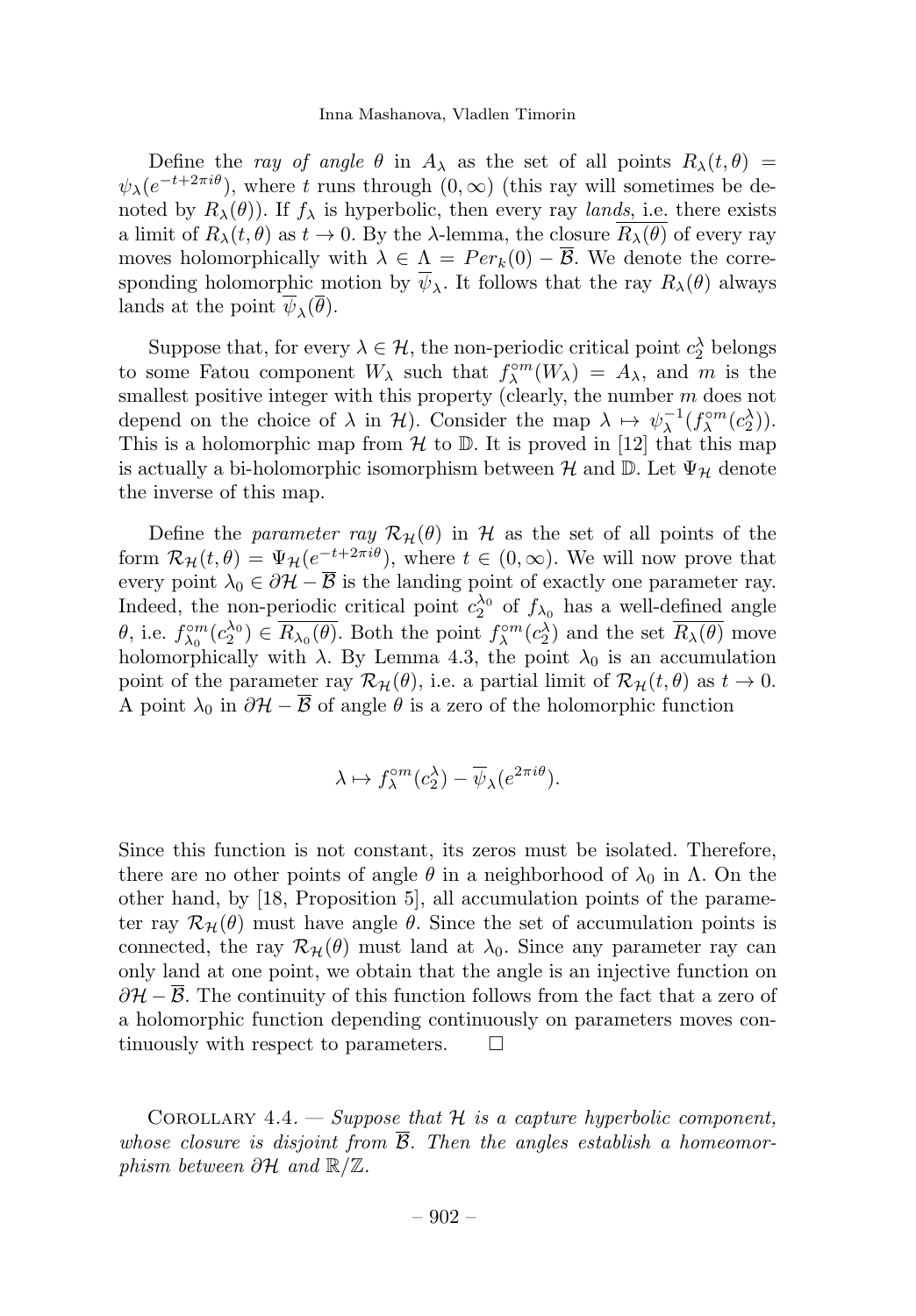#### 4.5. Identification of matings

As above, let H be a capture hyperbolic component in  $Per_k(0)$  with center  $\lambda_1$  (we will write  $H = f_{\lambda_1}$  for the corresponding capture), and  $f = f_{\lambda_0}$ a map representing a point  $\lambda_0$  on the boundary of H. Suppose that this point is not on the boundary of a type B component, and suppose also that this point has angle  $\kappa$  in  $\partial \mathcal{H}$ . We know that the dynamical system  $(\mathbb{CP}^1, f)$  is obtained from the dynamical system  $(\mathbb{CP}^1, H)$  by regluing the system  $\lbrack \alpha_0^{\#} \rbrack$ of curves, where the simple path  $\alpha_0^{\#}$  connects the non-periodic critical value  $H(c_2^{\lambda_1})$  of H lying in some Fatou component  $H(W_{\lambda_1})$  with the boundary point of this Fatou component of angle  $\varkappa$ .

On the other hand,  $(\mathbb{CP}^1, H)$  is obtained by regluing from the topological mating  $p_c \sqcup \mathcal{L}_{\vartheta}$  for various values of  $\vartheta$ . The capture path determines both an external angle  $\vartheta$  and and the internal angle  $\varkappa$  of the point  $b = \beta(1/2)$ . We will say that  $\beta$  is a *capture path of internal angle*  $\varkappa$ . Note however, that, in contrast to external angle, knowing the internal angle and the Fatou component of  $p_c$  containing the point  $v = \beta(1)$  may not uniquely determine a capture path. Suppose that the angle  $\varkappa$  is equal to the angle of the point  $\lambda_0 \in$  $\partial \mathcal{H}$ . Then the path that was used to reglue the mating into  $(\mathbb{CP}^1, H)$  was a suitably reparameterized restriction  $\beta : [1/2, 1] \rightarrow K_c$ . The corresponding path in  $(\mathbb{CP}^1, H)$  that appears after the regluing is a simple path connecting the critical value  $H(c_2^{\lambda_1})$  with the point on the boundary of  $H(W_{\lambda_1})$  with angle  $\varkappa$ . Therefore, the reverse regluing of  $(\mathbb{CP}^1, H)$  into the mating  $p_c \sqcup \mathcal{L}_{\vartheta}$ is the same as the regluing of  $(\mathbb{CP}^1, H)$  into  $(\mathbb{CP}^1, f)!$  It follows that the results should also be the same, up to topological conjugacy. We have thus proved the following

THEOREM 4.5. — Let  $p_c$  be a quadratic polynomial such that the critical point 0 of  $p_c$  is periodic of minimal period k, and  $\beta : [0, 1] \to \mathbb{CP}^1$  a capture path for  $p_c$  of external angle  $\vartheta$  and internal angle  $\varkappa$ . Suppose that  $\sigma_\beta \circ p_c$  is combinatorially equivalent to a rational function  $H$ . If  $H$  is the hyperbolic component in  $Per_k(0)$ , whose center is represented by H, and a rational function f represents a boundary point of H of angle  $\varkappa$  not lying on the boundary of a type B hyperbolic component, then f is topologically conjugate to the mating  $p_c \sqcup \mathcal{L}_{\vartheta}$ .

We can make this theorem more precise.

PROPOSITION 4.6. — The lamination  $\mathcal{L}^c_{\vartheta}$  models some quadratic polynomial.

*Proof.*  $\qquad$  The statement will follow if we prove that, in the parameter plane of complex polynomials, the external ray of angle  $\vartheta$  lands at a unique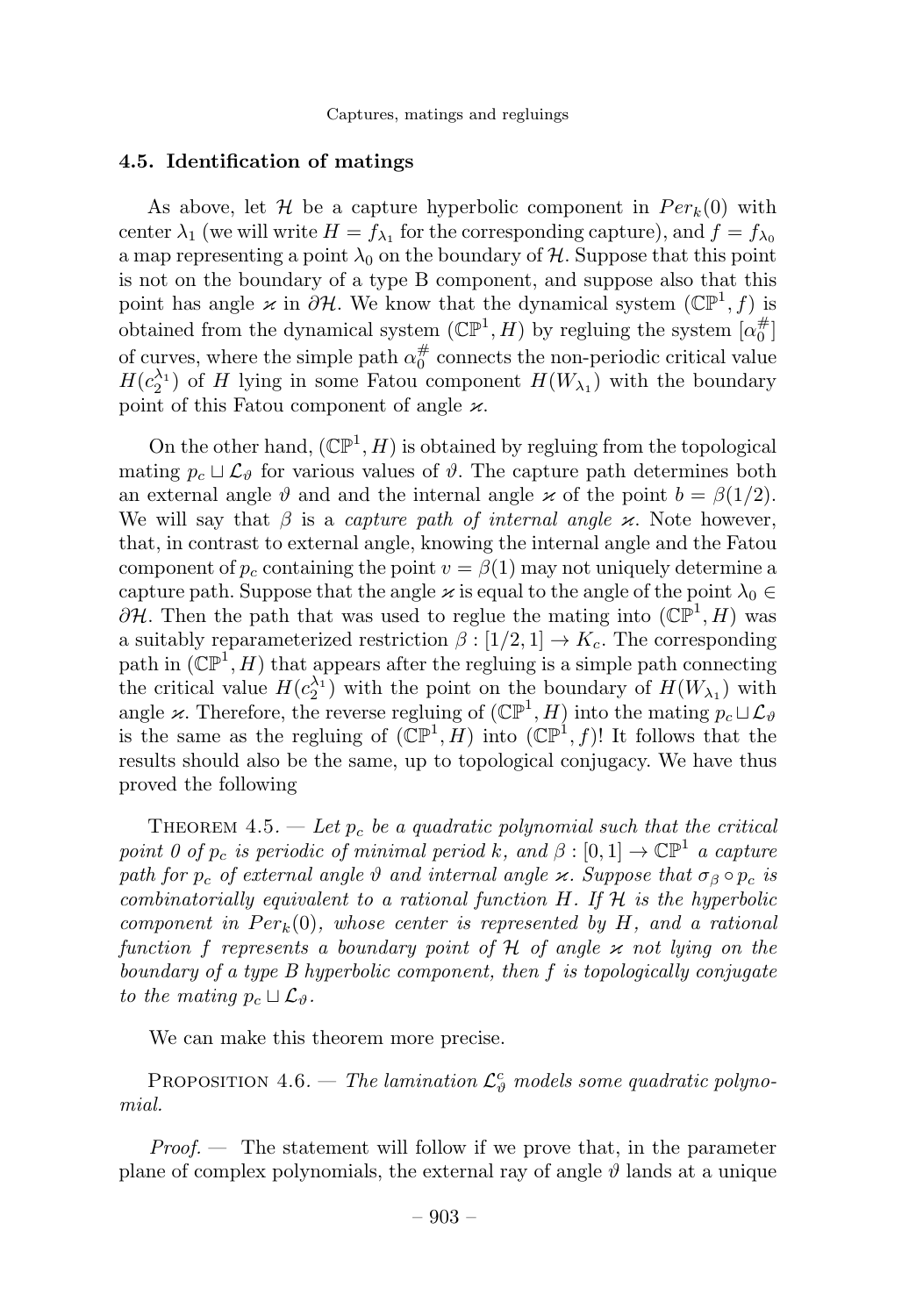point of the Mandelbrot set, and the quadratic polynomial corresponding to this point has locally connected Julia set. By the theorem of Yoccoz on local connectivity (see e.g.  $[10]$ ), actually, by a simple version of it, this is true if the critical leaf or gap g of  $\mathcal{L}_{\vartheta}^c$  is non-recurrent, i.e. no iterated  $\sigma_2$ -image of  $g'$  intersects a small neighborhood of  $g'$ . Recall from Subsection 2.1 that the basis of a gap q is defined as  $q' = q \cap \mathbb{S}^1$ .

If  $\mathcal{L}_{\vartheta}^c$  has a critical gap rather than a critical leaf, then this critical gap must be preperiodic, hence it is not recurrent. We now assume that  $\mathcal{L}_{\vartheta}^c$  has a critical leaf  $\ell_0$ , hence  $\mathcal{L}_{\vartheta}^c = \mathcal{L}_{\vartheta}$ . Let  $\mathcal L$  be the quadratic invariant lamination that models the polynomial  $p_c$ . We will write  $G<sup>1</sup>$  and  $G<sup>2</sup>$  for the strictly preperiodic gaps of  $\mathcal L$  that contain the endpoints of  $\ell_0^*$ . The bases of the gaps  $G^1$  and  $G^2$  map to the basis of a strictly preperiodic gap G of  $\mathcal{L}$ . If  $\ell_0^*$ is recurrent, then the gap  $G$  contains a recurrent point or a recurrent edge. Since the forward orbit of G contains only finitely many gaps and since two intersecting gaps have always an edge in common, there are no recurrent points in G that are not in edges of G. Every edge of G is eventually periodic. However, it follows from Lemma 2.2 that all edges are strictly preperiodic, hence non-recurrent.  $\square$ 

It follows that the conclusion of Theorem 4.5 can be made stronger: the rational function f is topologically conjugate to the mating of  $p_c$  with some quadratic polynomial! The next question is: given a capture hyperbolic component H in  $Per_k(0)$ , how many of the boundary points of H correspond to matings? We will see that, in some cases, all boundary maps correspond to matings, and in some cases, there is a simple arc on the boundary of  $H$ consisting of matings.

#### 4.6. End-captures and cut-captures

We now discuss how much a capture depends on the choice of a capture path. Let  $p_c$  be a quadratic polynomial such that 0 is periodic of minimal period k, and  $\beta : [0, 1] \to \mathbb{CP}^1$  a capture path for  $p_c$ . Note that the combinatorial class of the Thurston map  $\sigma_{\beta} \circ p_c$  depends only on the homotopy class of the path  $\beta$  relative to the forward orbit of the point  $v = \beta(1)$  (this forward orbit is a finite set by definition of a capture path). Let V be the Fatou component of  $p_c$  containing the point v. Define limbs of V as the closures of the components of the complement of  $\overline{V}$  in the filled Julia set  $K_c$ . As was noted in [14], the iterated forward images of v under  $p_c$  are contained in only one or two limbs of V. In the first case, we say that  $\beta$  is an end-capture path. In the second case, we say that  $\beta$  is a cut-capture path. A rational function (if any) combinatorially equivalent to  $\sigma_{\beta} \circ p_c$  is called an end-capture or a cut-capture according to whether  $\beta$  is an end-capture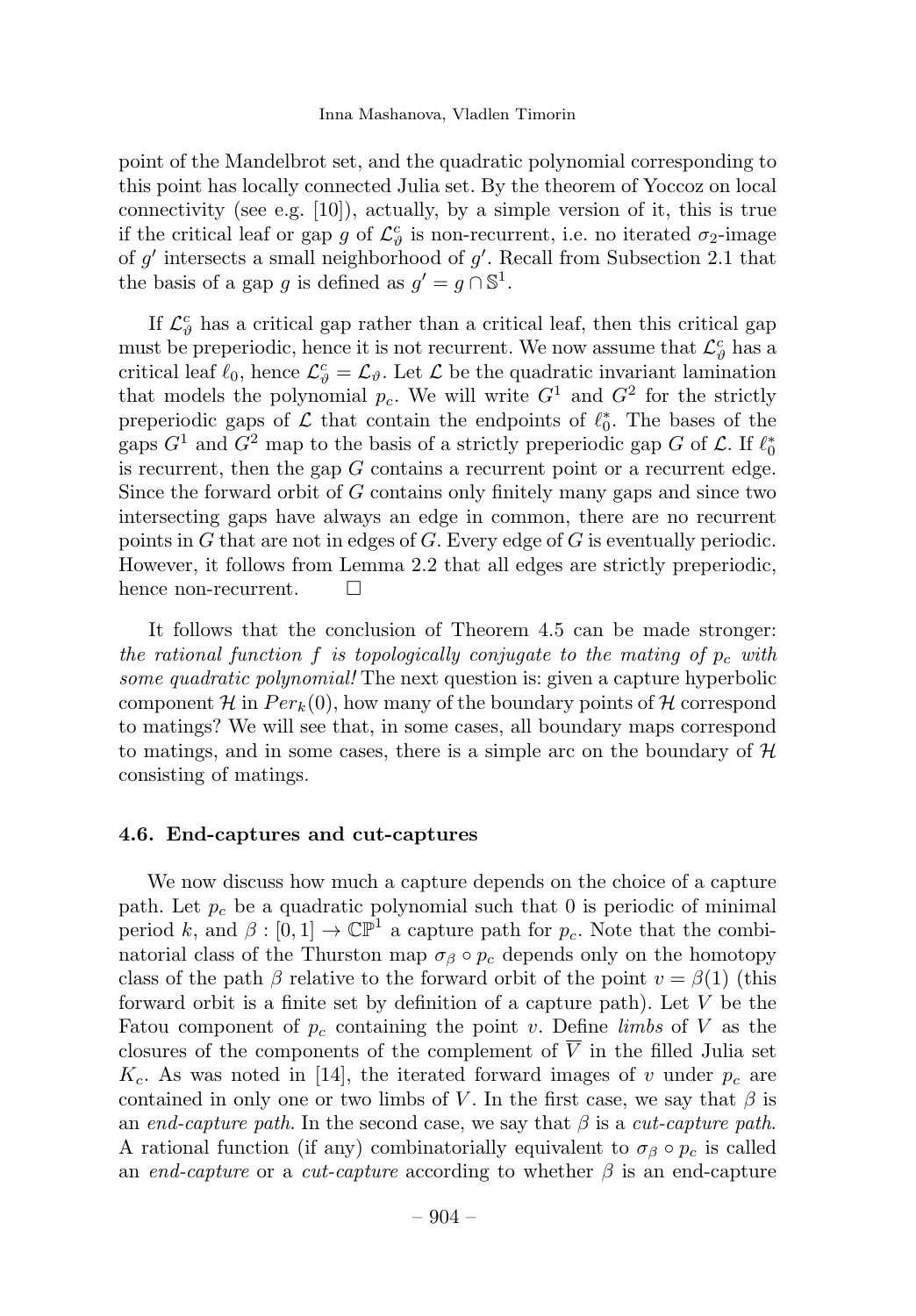path or a cut-capture path. Let us first consider a hyperbolic component in  $Per_k(0)$  corresponding to an end-capture.

THEOREM 4.7. — Let H be a hyperbolic component in  $Per_k(0)$ , whose center is represented by an end-capture  $H$  of  $p_c$ . Then representatives of all points in  $\partial \mathcal{H} - \overline{\mathcal{B}}$  are matings of p<sub>c</sub> with certain quadratic polynomials.

*Proof.* — Let  $\lambda_0$  be a point in  $\partial \mathcal{H} - \overline{\mathcal{B}}$  of angle  $\varkappa$ , and f a rational function representing  $\lambda_0$ . Suppose that H is the capture of  $p_c$  corresponding to some capture path  $\beta_0$ . Consider any capture path  $\beta$  for  $p_c$  such that  $\beta(1) = \beta_0(1)$ , and the point  $b = \beta(1/2)$  has internal angle  $\varkappa$  with respect to the Fatou component of  $p_c$  containing the point  $\beta_0(1)$ . Since H is an endcapture, it is also the capture of  $p_c$  corresponding to the capture path  $\beta$ . Theorem 4.5 and Proposition 4.6 now imply that  $f$  is topologically conjugate to the mating of  $p_c$  with some quadratic polynomial.  $\Box$ 

We now consider cut-capture paths for  $p_c$ . Let V be a strictly preperiodic Fatou component of  $p_c$ . Suppose that the forward orbit of V is contained in two limbs of  $V$ . In this case, there are two homotopy classes of capture paths terminating in  $V$ . One class  $\mathcal{C}_0$  contains capture paths, whose internal angles are in  $(0, 1/2)$ , and the other class  $C_1$  contains capture paths, whose internal angles are in  $(1/2, 1)$ . Capture paths with internal angles 0 and  $1/2$ can belong to either class. There are, in general, two conformal captures  $H_0$ and  $H_1$  of  $p_c$ , up to conformal conjugacy. For every capture path in  $\mathcal{C}_0$ , the corresponding capture is  $H_0$ , and for every capture path in  $C_1$ , the corresponding capture is  $H_1$ . Let  $\mathcal{H}_0$  and  $\mathcal{H}_1$  denote the hyperbolic components of  $Per_k(0)$ , whose centers are represented by  $H_0$  and  $H_1$ , respectively. Since  $H_0$  corresponds to capture paths with internal angles from 0 to  $1/2$ , we call  $\mathcal{H}_0$  a [0, 1/2]-capture component associated with  $p_c$ . Similarly, we call  $\mathcal{H}_1$  a [1/2, 1]-capture component.

THEOREM 4.8. — Let  $\mathcal{H}_0$  be a [0, 1/2]-capture hyperbolic component in  $Per_k(0)$  associated with  $p_c$ . Then any point of  $\partial \mathcal{H}_0 - \overline{\mathcal{B}}$ , whose angle belongs to  $[0, 1/2]$ , is represented by a mating of  $p_c$  with some quadratic polynomial. Similarly, let  $\mathcal{H}_1$  be a [1/2,1]-capture hyperbolic component in  $Per_k(0)$  associated with p<sub>c</sub>. Then any point of  $\partial \mathcal{H}_1-\overline{\mathcal{B}}$ , whose angle belongs to [1/2, 1], is represented by a mating of  $p_c$  with some quadratic polynomial.

This theorem leads to the following question: is it true that every  $[0, 1/2]$ capture component is simultaneously a  $[1/2, 1]$ -capture component? If this is true, then, for every hyperbolic component H in  $Per_k(0)$ , all points of  $\partial \mathcal{H}-\mathcal{B}$ are represented by matings. Conjecturally, all points of  $\partial \mathcal{H}$  are represented by matings, including those in  $\mathcal{B}$ .